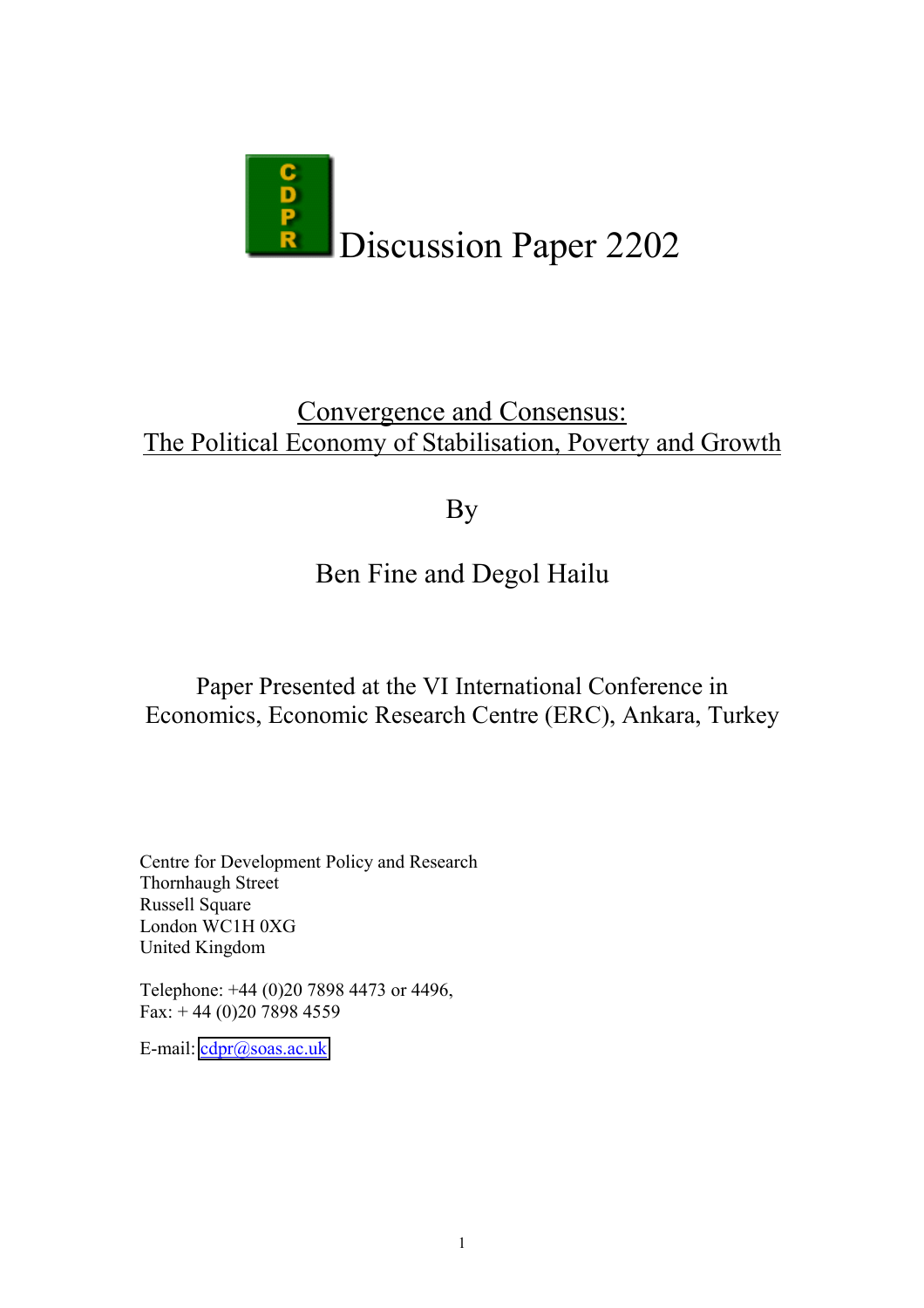### Convergence and Consensus: The Political Economy of Stabilisation, Poverty and Growth\*

#### By

#### Ben Fine and Degol Hailu

#### 1. INTRODUCTION

The purpose of this paper is primarily to provide a critical overview of the macroeconomic theory that has informed the financial programming, FP, of the IMF. It does so against a background of increasing rhetoric of "consensus", not least between the IMF and the World Bank. The consensus is marked by the shift from Washington to post Washington consensus,  $PWC<sup>1</sup>$  $PWC<sup>1</sup>$  $PWC<sup>1</sup>$  Clearly, however, there is dissonance between the theory and practice of consensus. The forced resignation of Joe Stiglitz, Chief Economist at the World Bank, followed from his public criticism of the IMF.<sup>[2](#page-29-0)</sup> Within a couple of years, he was awarded the Nobel Prize in economics, in part for his contribution in founding the new development economics, Nobel (2001). In retrospect, the more progressive PWC in principle has been used to justify even more austere interventions in practice rather than to challenge them. For the Washington consensus (and neo-liberalism) is highly interventionist under the veil of being committed to the market, whilst the PWC intervenes on the basis of the presence and potential correction of market and institutional imperfections. Emergence of a "new consensus" has prematurely been heralded by Singer (1997) who argued the "pendulum is swinging back" to some form of Keynesian thinking in the development discourse. Singer is obviously referring to the PWC and notes that as far as the debate is concerned there is, p. 293/5:

no known method or firm empirical basis for an accurate comparison of government failure vs. market failure. There may be a Nobel prize waiting for someone who invents such common scale! In terms of policy, this may not matter all that much: both schools could agree that it is important to improve both government performance and market performance. Today the pendulum seems to be swinging back to such an intermediate position…away from the Washington Consensus, although not necessarily directly back to a new Keynesian Consensus.

 Nor should the differences between the World Bank and the IMF be exaggerated at the level of macroeconomic theory although, in these and other respects, it has always been useful for some to present them as good cop and bad cop, respectively. The PWC is based upon the new Keynesian microfoundations and focuses upon market imperfections which, when taken together or projected onto the macroeconomy, yield results of a Keynesian quality.<sup>[3](#page-29-0)</sup> Prices might not adjust to clear markets, excess demand can co-exist with excess capacity, developing economies are particularly prone to structural features and institutions corresponding to market imperfections that impede adjustment and stabilisation and that warrant state intervention, less severe macro-policy, and a considered and efficient balance between multiple policy objectives.

Yet, the IMF's approach to FP has increasingly evolved to embrace ever more complex modelling. For, over the years, the IMF's analytical position has shifted from being rooted in the simplest versions of the monetary approach to the balance of payments to being dependent upon a range of economic theory and factors. Since the mid 1980s the FP framework has been accompanied by supply-side structural policies, which extended the IMF's of short-term stabilisation to medium- to long-term adjustment objectives. The move from stabilisation to adjustment is addressed in two ways, as the IMF attempts to extricate itself from the bondage of FP, which is short term and monetarist, and enter into long-run supply-side eclecticism. The first is to rely on mainstream economic analysis of financial and trade liberalisation, price deregulation and privatisation. These have been extensively discussed in the literature. The second line of address, tentatively broached and more or less overlooked in the literature, is to merge the IMF's FP model with the World Bank's Revised Minimum Standard Model (RMSM). It is evident from the discussion below that these models fall short of satisfying critics who highlight continuing theoretical deficiencies and inconsistencies.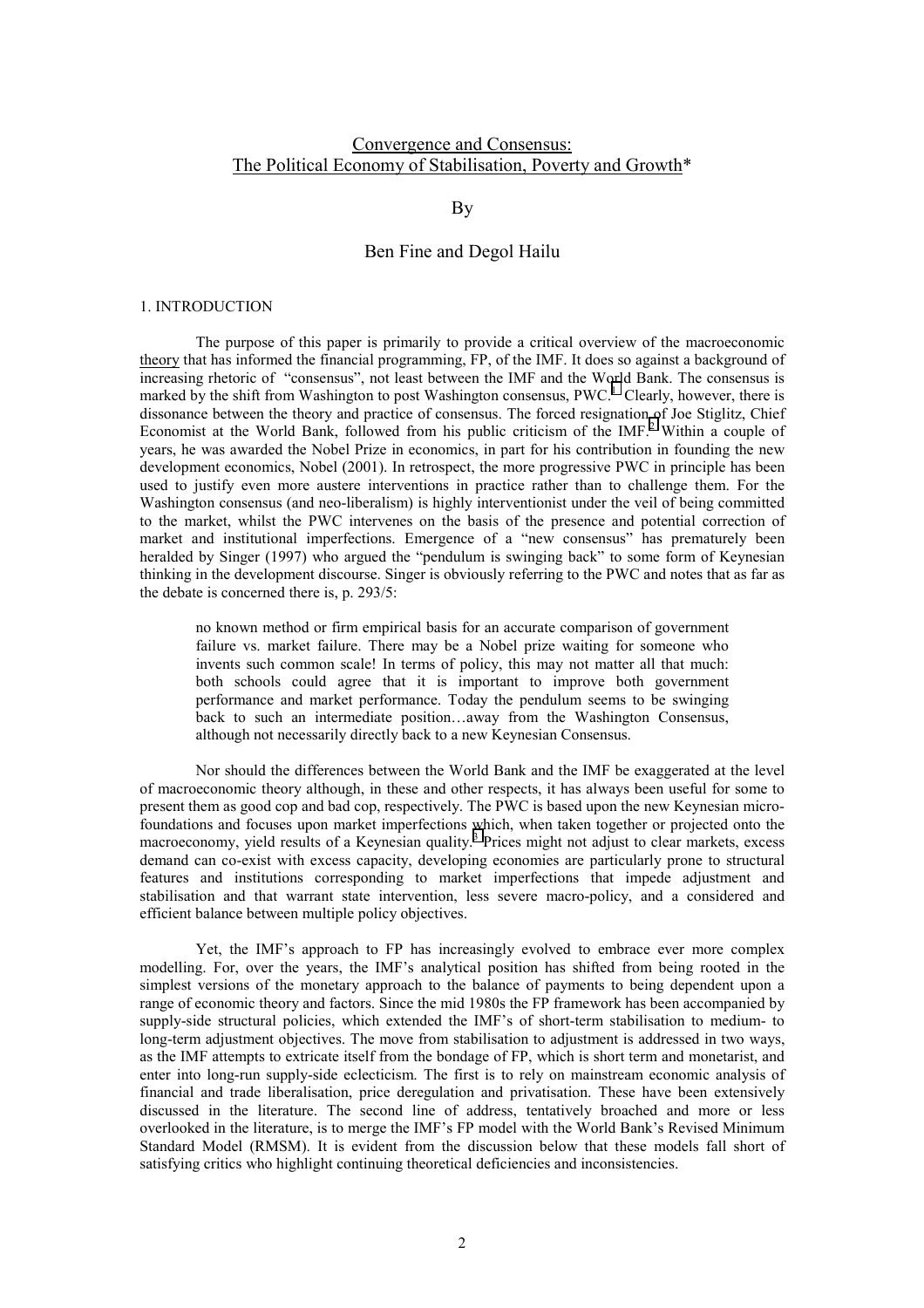How the IMF's moves towards adjustment are to be interpreted, however, depends upon whether a perspective is taken that is forward- or backward-looking from the original model of FP based on the Polak (1957) model. Polak (1997), in reviewing the place of his model after forty years, is forward-looking in the sense of asking how it has adapted and survived in the light of the demands placed upon it.<sup> $4$ </sup> He remains skeptical about the worth of general, universally applicable models and merely seeks to provide a framework within which guesswork can be employed. He reiterates the results and relevance of the earlier model, emphasising dependence upon a constant income velocity of money, but also stresses the limitations of the approach, rendering it inappropriate for economies in transition for example. He is concerned with the short run, with correcting the balance of payments through a squeeze on domestic credit creation, and is skeptical about the extent to which the model can be extended over time or to other policy objectives other than through reiteration of guesswork concerning macroeconomic estimates. Stick to FP within its limitations is his core message.

 Consider, for example, one of his "counterintuitive" findings, that "constitute a useful bag of knowledge for international officials in their relations with national policy makers". For Polak, an increase in output, including exports, from whatever source will only provide temporary relief to the balance of payments since the rise in income will ultimately leak out into higher imports. However, for this result to hold, and others that he gives, it is necessary for the economy to function in the most restricted fashion – no extra investment and capacity from the increased output and, presumably saving and investment, let alone the release of any dynamic economies of scale and scope. There is a perverse logic to the Polak position in which, because the economy is perceived to be highly rigid and inflexible, so macroeconomic policy is adopted to reflect and possibly make it so!

 By contrast, consider the *Development Macroeconomics* text of Agénor and Montiel (1996), running to nearly 700 pages. Although "the product of many years of research …mostly in the stimulating environment of the Research Department of the International Monetary Fund", p. vi, only a handful of pages are devoted to FP. They can be considered to be backward looking, rejecting the use of the models attached to FP in view of their excessive simplicity. Indeed, they offer the judgment that, among the most parsimonious models aimed at quantifying the effects of stabilisation programs and medium-term growth policies are those of the IMF and the World Bank, p. 423. Instead, they offer a macroeconomics that falls entirely within the new microfoundations of macroeconomics for which FP and the monetary approach to the balance of payments are an irrelevance as starting point. For them, p. 11/12:

We do not believe that economic agents in developing countries behave differently from those in industrial economies, in ways that are inconsistent with the rational optimising principle of neoclassical microeconomics; rather, we believe that they behave similarly to their industrial counterparts, but operate in a different environment. Our perspective is that the standard analytical tools of modern macroeconomics are indeed of as much relevance to developing countries as they are to industrial countries, but that different models are needed to analyse familiar issues.

 In place of different analytical principles, Agénor and Montiel offer what they term structural differences in order to provide a specifically development macroeconomics. In this respect, they are themselves most parsimonious. For, by structural, they merely mean imperfectly working markets such as the informal sector, labour market segmentation, or financial repression, or differences in the composition or source of output, as in heavy reliance upon public sector production, agriculture, working capital or imported intermediate goods. For them, explicitly seeking to provide a counterbalance to what is presumed to be the extreme stances adopted by leading structuralists such as Lance Taylor, p.  $3:5$  $3:5$ 

Many of the areas in which "orthodox" thinking has provided much insight (has) ... ironically, even strengthened new structuralist arguments.

It is important to recognise that such structuralist arguments (and development economics and studies more generally) are being appropriated and reinterpreted within a mainstream neoclassical microeconomic framework.<sup>[6](#page-29-0)</sup>

 Unfortunately, the idea of convergence of both the IMF and the World Bank on an increasingly sophisticated macroeconomic theory is, in part, ill-founded. For we begin in the next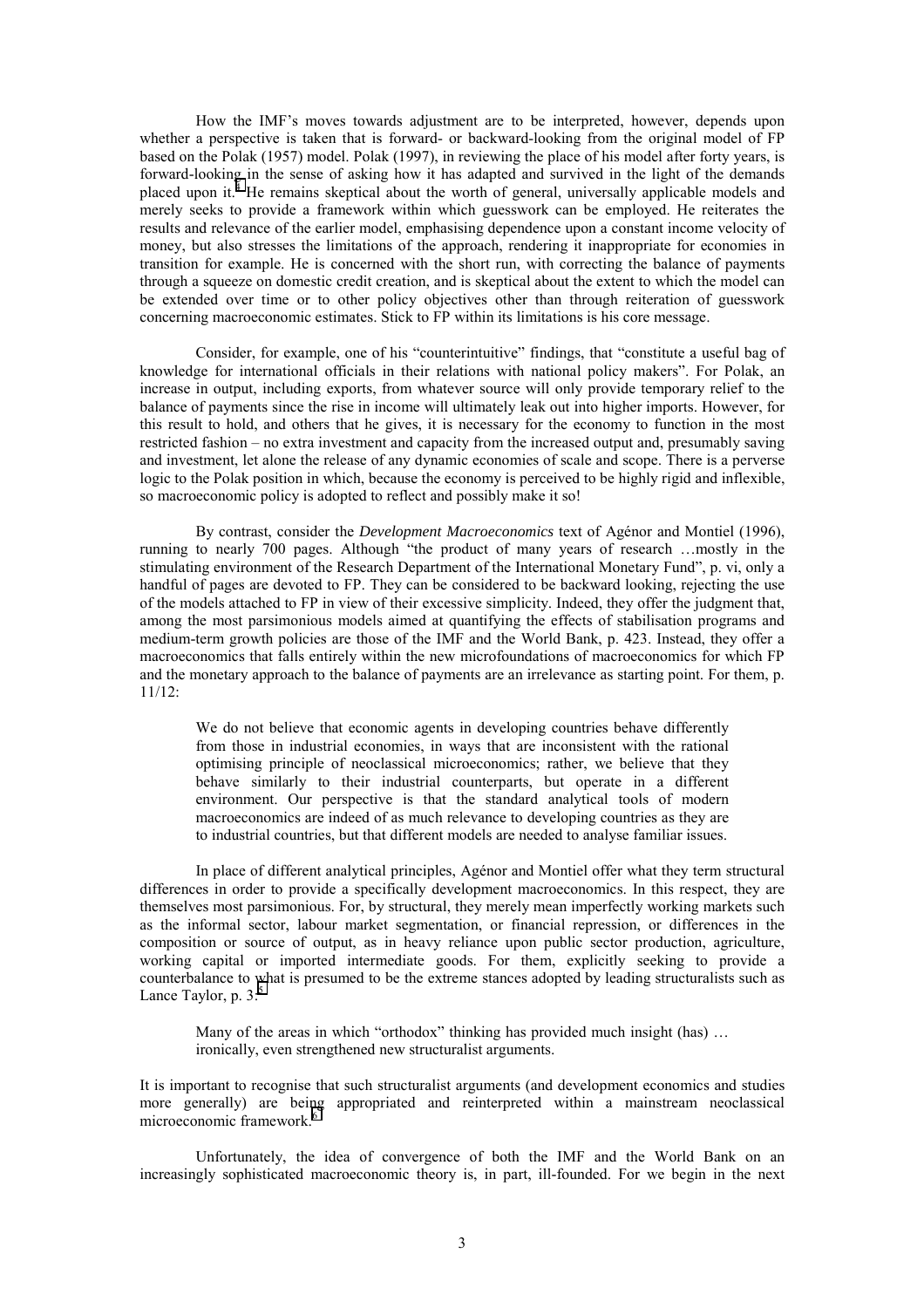section by showing how their explicitly common pre-occupation with poverty has given rise to such poor and inappropriate theory as to border on, if not move far beyond, the ridiculous. This is surely not some accidental aberration but derives from the longstanding commitment to "sound finance" at the expense of addressing the problems of development and growth, let alone poverty. Thus, in section 3, we revisit the FP model that originated with and evolved from Polak's (1957) simplest of treatments. In section 4, we provide an overview of the heavy criticisms that FP has attracted. In general, however, these have not provided a close examination of the relationship between the model of the short and long runs previously attached, respectively, to the IMF and the World Bank. This is despite an attempt to integrate the two approaches from within the Washington consensus itself, most notably in the papers of Khan and Montiel (1989 and 1990) in debate with Polak (1990). But, in coming to terms with the old consensus, this is particularly important for, as will be shown in section 5, the analytical postures adopted by the World Bank and IMF, taken together and integrated, are essentially worthless on their own technical grounds. This conclusion arises out of the implicit relationship between shortrun stabilisation and long-run growth. Effectively, stabilisation has been unwittingly designed around a zero growth rate or an unstable growth path, neither of which, surely, is acceptable as the basis for policy making for any, let alone a developing, economy. It is essentially worse than useless in dealing with the twin goals of growth and stability. If the IMF was concerned with the short run and stabilisation, and the World Bank with the long run and growth, the presumption that their respective activities can be treated as independent of one another, or mutually reinforcing, is totally fallacious.

 In short, three broad conclusions can be drawn from this account. First, both in absolute terms and relative to concomitant best mainstream practice, the macroeconomic theory and rationale underlying FP models have been sorely inadequate, especially in the context of development. Second, more specifically, even on their own terms, such models have failed to interrogate the relationship between short and long runs, and are totally inappropriate for addressing issues of transformation, growth and poverty. Third, despite mountains of legitimate criticism levelled against FP, the weaknesses presented here have rarely been exposed and highlighted. This is not to suggest that "stabilisation" is bad, only that FP does not offer an appropriate framework for it. This reflects the overcommitment of FP to financial austerity and a corresponding undercommitment to understanding development itself and the specificities attached to individual countries. The concluding remarks briefly point to alternatives to the dictum that "one (or other) model fits all".

#### 2 From FP to PRSPs?

 The IMF's FP has been with us for fifty years. Recently, it has been subject to what appears to be a major change. Increased emphasis has been placed upon poverty reduction and in a way that reflects sensitivity to the critical concerns that had gathered over the previous decade. As Ames et al (2001), which ironically professes not to "reflect the official policies or approaches of either the World Bank or the International Monetary Fund", puts it:

There has been an emerging consensus on how to make actions at the country level, and the support of development partners, more effective in bringing about sustainable poverty reduction. This consensus indicates a need for poverty reduction strategies that are: country-driven with broad participation of civil society, elected officials, key donors, and relevant International Finance Institutions; outcome-oriented; and developed from an understanding of the nature and determinants of poverty. Under the new framework, the country-led strategy would be presented in a Poverty Reduction Strategy Paper (PRSP), which is expected to become a key instrument for a country's relations with the donor community.

 It might be thought that with such a consensus, forged on the basis of past experience and research, would benefit from a sophisticated theoretical framework, elaborated in detail and subject to critical assessment of strengths and weaknesses. Nothing could be further from the truth. Consider the paper put forward to provide the new framework, Devarajan et al  $(2000)$ .<sup>[7](#page-29-0)</sup> It begins by setting itself a number of objectives, including that of identifying "critical trade-offs in poverty-reducing macroeconomic policies". This is unduly pessimistic in assuming that poverty alleviation must come at the expense of something else and in failing to seek out positive-sum outcomes. Further, bizarre is the requirement that, "the framework should be simple enough that operational economists can use it on their desktops. This means it should not make undue demands on data, it should be based on readily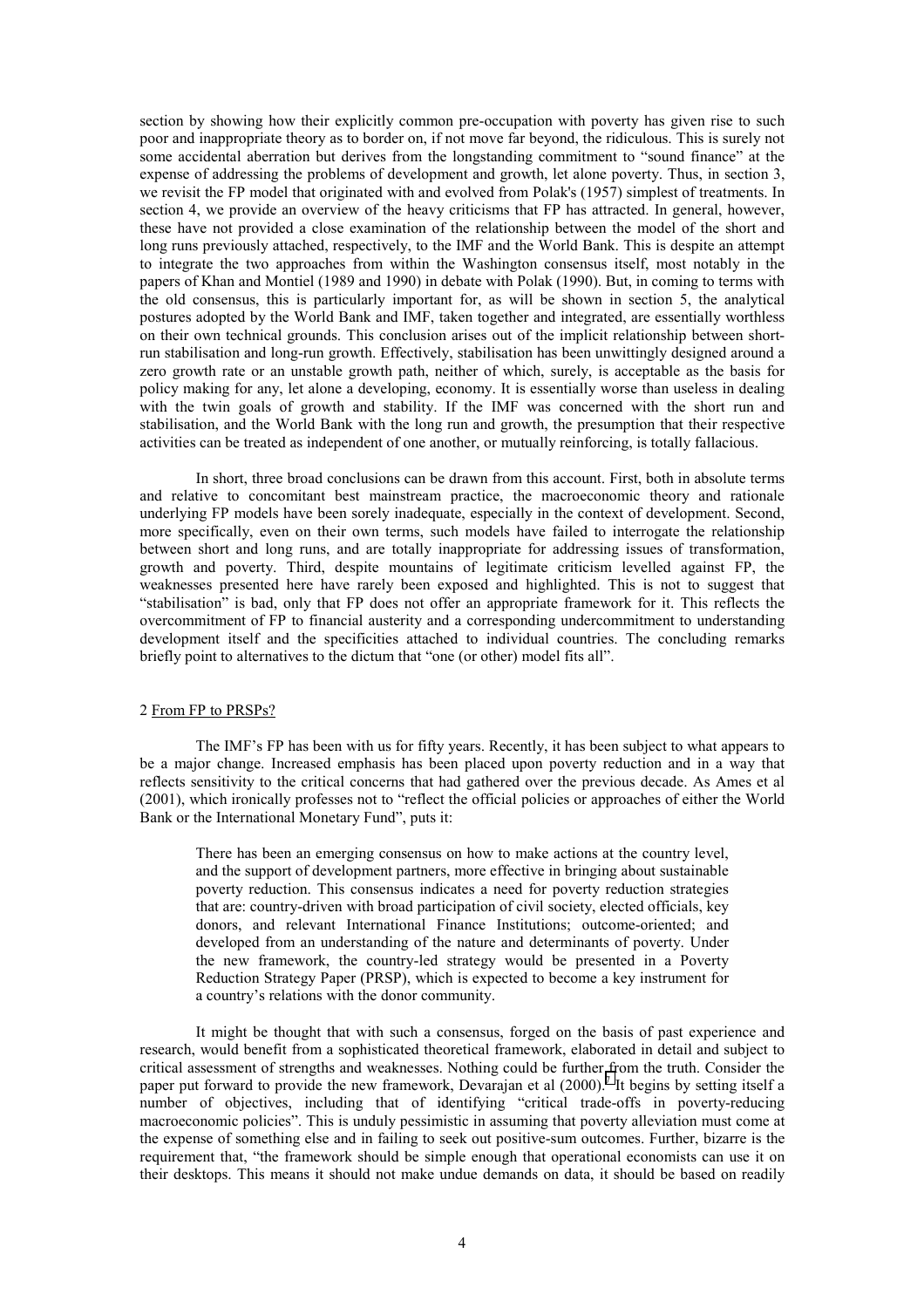available software … and – most important – should permit ready interpretation of model results". It seems that the needs of economists take precedence over those of the poor!

 These polemics aside, the paper unquestioningly takes the FP model as framework and reads it into the "1-2-3" model.<sup>[8](#page-29-0)</sup> This is a general equilibrium model with no account taken of the possibility of externalities or multiple equilibria (poverty traps for example). But, almost unbelievably, it is also assumed that there is full employment and a single labour market. In other words, although this is not made explicit, everyone gets a job who wants one and is paid the same wage. As the two major sources of poverty, wherever and however you care to define it, are low wages and unemployment, it is not clear how poverty can begin to be addressed within the model.

 The answer is to ignore these difficulties and move to consideration of growth and its impact on poverty. Two options are offered. One is to deploy Barro-type regressions for their growth coefficients even though these have been shown to be entirely unacceptable for a whole range of reasons.<sup>[9](#page-29-0)</sup> Still the procedure allows poverty to be examined indirectly, for example, through the coefficient of 0.0055 for an increase in telephone lines per thousand people, or of –0.0092 for permitting a black market on foreign exchange. Accordingly, growth-induced poverty would be less if we had more telephones and less black market. Irrespective of the dubious merits of the associated empirical work, this has little or no causal content. This is made explicit in the second growth model option – to run a trivariate vector autoregression between government policy (or shocks), the real exchange rate and growth. This is, of course, chart-drawing writ large and complicated, without theoretical or causal content at all.

 There are many other criticisms that could be made – state expenditure cannot create employment and alleviate poverty for example. No doubt, other models could handle some of these criticisms. The point remains, however, that commitment to FP seems to have induced the most crass theoretical framework. As will be seen, this is not for the first time and, by seeking to incorporate poverty, the framework has even regressed over whatever analytical progress had otherwise been achieved.

Various studies attempt to link macroeconomic policy with poverty reduction. However, nearly all fall in the trap of examining the impact of macroeconomic policies on, for example income distribution, rather than study the content of the policies in addressing poverty. For instance, Easterly (2000) finds that adjustment-led expansion is not pro-poor just as adjustment-led contraction is not anti-poor. According to Easterly, the poor in general are more or less unaffected by adjustment because most operate in the informal sector or subsistence production, they are dislocated from the rural economy, and much of the safety net is absorbed by the middle class. Dollar and Kraay (2000) claim that the income of the poor rises one-for-one with overall growth. This holds for the bottom fifth of the population and the impact of growth on income of the poor is no different in poor countries than for rich ones. As Elson and Cagatay (2000) rightly note the "IMF and the World Bank pose the issue in terms of the social impact of macroeconomic policy rather than the social content of macroeconomic policy". This means they fail to consider the "balance of social power", which determines the choice of policy, but focus on the impact of programs on poverty. The conclusions are: 1) growth does not necessarily imply trickle-down and social justice; 2) inequality itself hinders growth, for instance unequal access to education means under-capacity in human capital; and 3) temporary safety nets do not constitute a poverty reduction policy, p. 1348:

 [A]n alternative approach to considering social policies as an afterthought to macroeconomic policies would start with the premise that all macroeconomics policies are enacted within a certain set of distributive relations and institutional structures; and that all macroeconomic policies entail a variety of social outcomes which need to be made explicit. According to such an outlook, "soundness" of macroeconomic policies would be judged not on market-based criteria per se, but in terms of whether they ultimately succeed in bringing societies closer to achieving social justice. Thus, desired social outcomes such as distributive justice, equity, provisioning of needs for all, freedom from poverty and discrimination, social inclusion, development of human capabilities become the ultimate goals of policymaking, including macroeconomic policy making.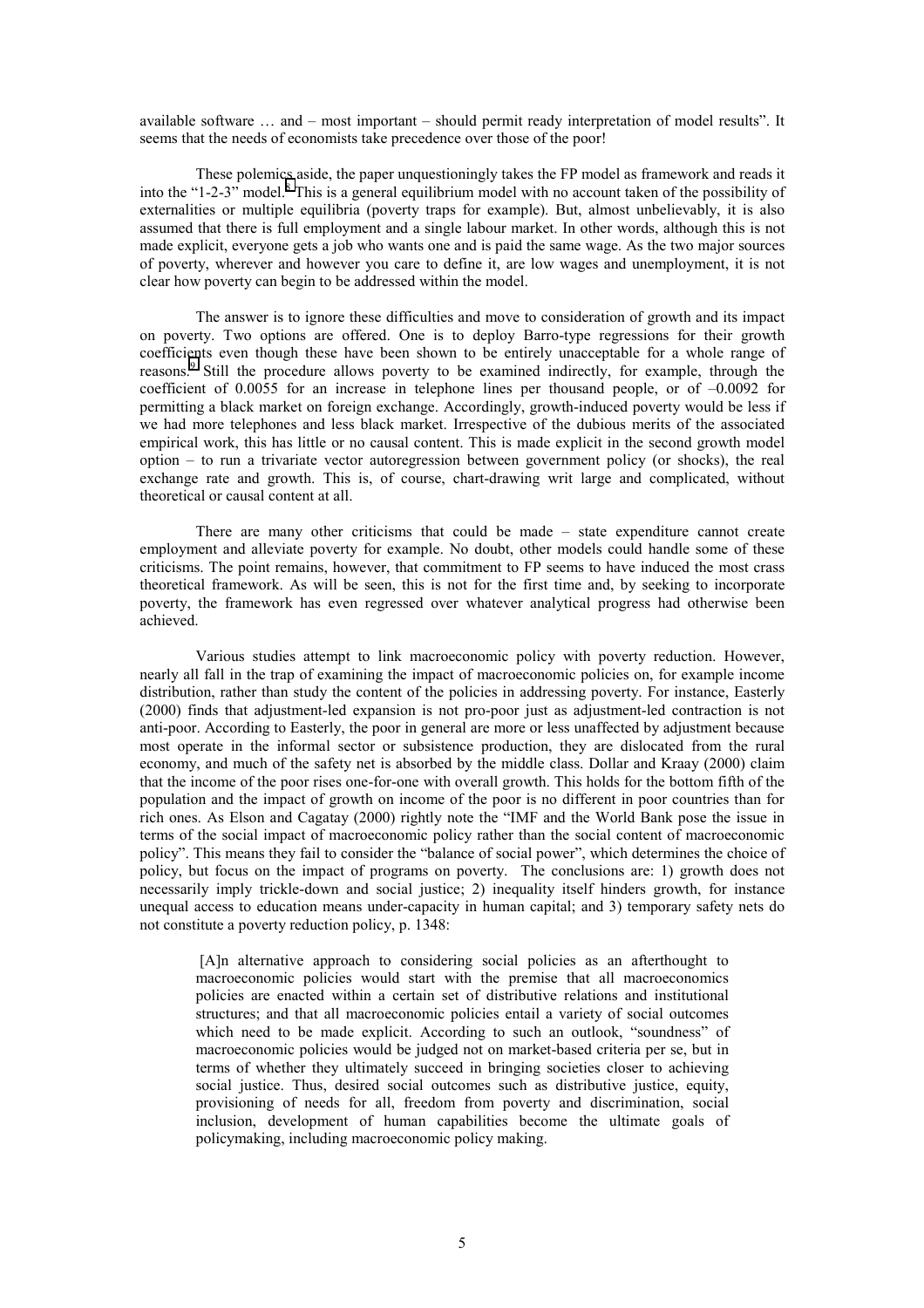Such considerations have long been (pointed out to be) outside the IMF's effective frame of reference other than for rhetorical purposes. Corresponding criticism ought to have been enough to have blown such financial programming, and its rationale, away. But it has not, so we engage in an internal critique of the underlying models themselves – although we cannot be sanguine about the results of doing so!

#### 3. MACROECONOMIC STABILISATION UNDER THE WASHINGTON CONSENSUS

 Stabilisation and structural adjustment have been, and continue to be dominated by IMF FP. As a result, it might be thought that there would be a well-established and explicit account of its features and analytical underpinnings. Nothing could be further from the truth. As is observed in a paper intended to elaborate, "theoretical aspects of the design of fund-supported adjustment programs", IMF (1987, p. 1), FP:

is based largely on oral tradition. There is surprisingly little readily accessible written material on its theoretical underpinnings, in particular, on the interaction among policy measures in achieving the ultimate objectives … Since the early 1970s, however, the conception and the structure of adjustment programs have gradually evolved and expanded.

The final sentence of the quote refers to the evolution of the analytical framework attached to FP. This raises a number of questions, which will be dealt with in turn. First, what was the starting point for FP? Second, what motivated it to be changed? Third, what is the content of those changes?

As is well-known, the initial economic model attached to FP is associated with Polak (1957).<sup>[10](#page-29-0)</sup> The formal details of the model are laid out in Appendix 1, together with the results drawn upon below. The principles involved are relatively simple. First, there is a stable relationship between the supply of money and the level of nominal income determined by expenditure – the more money we have, the more we spend. Second, expenditure can either be made on domestically produced goods or on imports. Third, if imports exceed exports, then there will be a balance of trade deficit, which will have to be covered by an outflow of foreign reserves at the expense of the domestic money supply (and inflow for balance of trade surplus). Fourth, with a new level of money supply established, the whole process can be repeated. One immediate implication is that increases in the domestic supply of credit will lead to an increase in imports and a corresponding outflow of foreign reserves, tending to restore the overall money supply to its initial level. A key element in the emergence of FP is its rejection of the Keynesian assumption that changes in the level of domestic credit can have an impact on net foreign lending via changes in the interest rate. The fundamental idea behind FP is that when monetary expansion from domestic sources exceeds the demand for money, further spending, particularly on imported goods and services, will cause deterioration in the balance of payments via the money supply and international reserves. In a paper that traces the origins of his model, Polak (2001) defines domestic credit as a combination of business investment that is not self-financed or not financed by sales of shares and bonds; consumer spending financed by credit from the banking sector; and, most important, government deficit spending financed by the domestic financial system. Polak (1957, p. 13) perceives the implications of the transmission mechanism in the following terms:

The economic development could have been financed by higher taxes or foreign loans. The factories might have been built by restriction of consumption or by the repatriation of capital. In all these situations, the desire to spend for a particular purpose would not have led to a payments problem. In a real sense, the credit expansion is the cause of payments problem

 An important aspect of the model is that it leaves open how the level of nominal income is divided between prices and output. In the purest form of monetarism, subject to random shocks, all markets work perfectly and instantaneously. Consequently, the domestic level of output is at capacity, and the domestic price level cannot change (for a regime of fixed exchange rates as was presumed to prevail at that time) since otherwise different prices would prevail on domestic and foreign markets. So, all increases in domestic credit instantaneously leak out of the economy in the form of loss of reserves. Only a certain amount of money holdings are required by the domestic economy relative to domestic output. The Polak model is not so extreme. Implicitly, it allows for domestic and foreign prices to diverge temporarily from one another and for the division of nominal income between output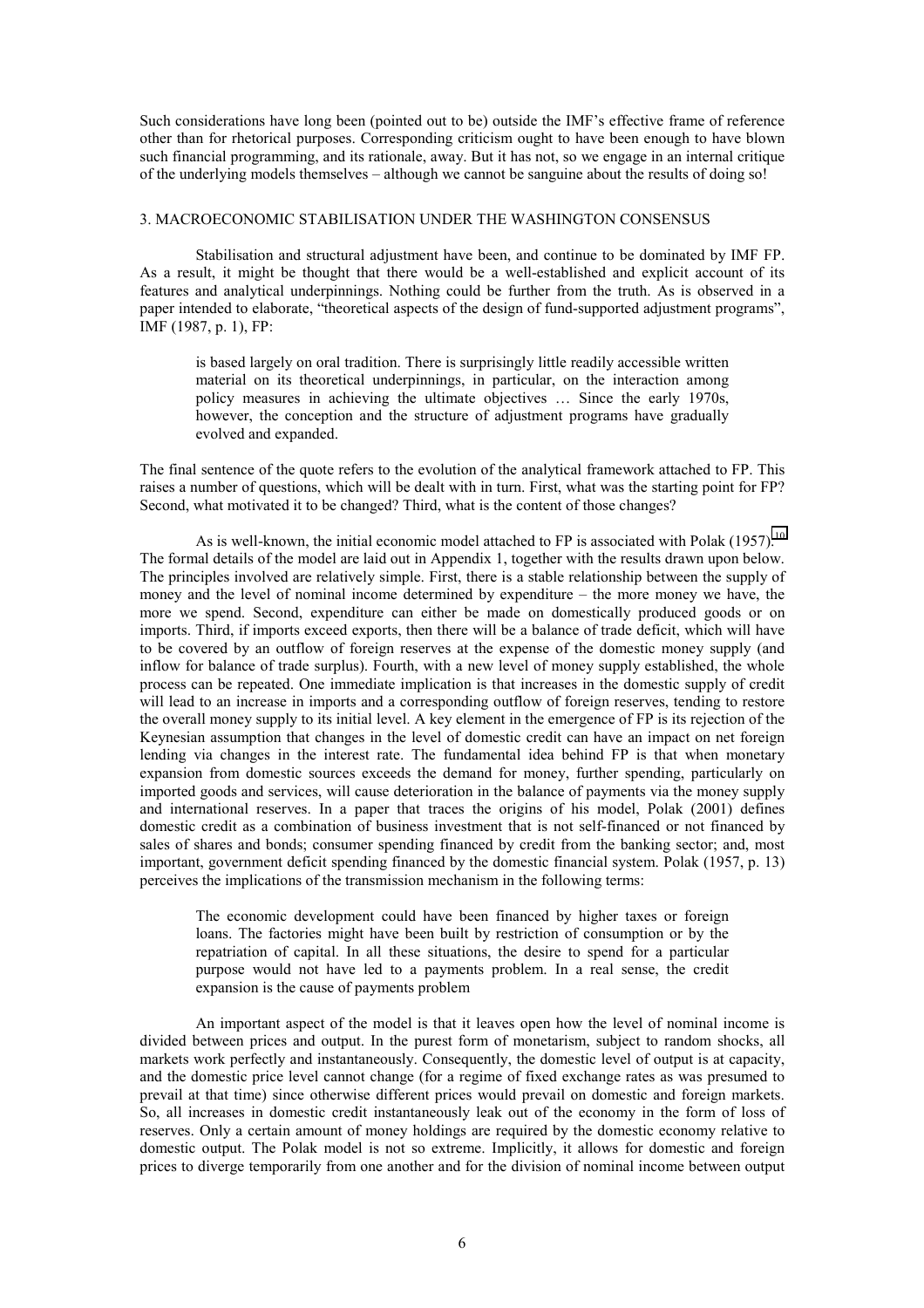and prices to be left undetermined. From the perspective of monetarism, FP either violates the law of one price or the assumption of full employment. Otherwise, nominal income could not change.

 In practice, this opens the way for IMF discretion in deciding what the level of output is liable to be for a country undergoing stabilisation. As a conservative judgment is usually made, this leads to austere policies in terms of government expenditure. Ultimately, the IMF prescriptions are based on the capacity to pay for imports, whether from exports of goods or inflows of capital. As shown in Appendix 1, an economy is subject to what might be termed an import multiplier. If it has an import ratio of 25 per cent, for example, then domestic output must be tied to a level at four times the capacity to pay for imports. This is a remarkable result and has generally been overlooked in the representation of FP in terms of short-run adjustment. Set against the long run, in which capacity to pay for imports is the only consideration, the short run is heavily pre-determined and marginal in terms of developmental goals that are otherwise unconsidered.

 For Polak (1997), writing in retrospect, the key feature of the model is its simplicity. This, in turn, is motivated by the lack of data other than banking and trade statistics, and the focus upon a single policy variable that could be controlled – the level of domestic credit creation. It might be thought that such a rationale is extremely weak. To deploy a medical analogy, it is as if to treat a patient with a broken leg with penicillin because this is the only medicine available with which to affect temperature, which can at least be measured reasonably accurately. However, turning to the second question listed above of the motives for model evolution, one factor is surely the availability of improved data and policy instruments.

 But there are other factors as well. The initial model is highly aggregated. Levels of expenditure, sources of output, flows of finance can all be disaggregated into distinct components, both within and between the public and private sectors. Each of these can be examined on the basis of the influence of a greater range of explanatory factors – introducing the rate of interest, for example, in capital flows and expenditure decisions.<sup>11</sup> In addition, economic theory can be more fully deployed, itself subject to change, to examine the core relationship between nominal income, output and prices at various levels of disaggregation. Finally, the initial model needed to be modified in the light of changed international circumstances and objectives – not least with the breakdown of the Bretton Woods system of fixed exchange rates and the rising incidence of hyper-inflation.

 It is not difficult to chart the process by which the initial model has evolved. For Rhomberg and Heller (1977, p. 4):

The demand for money, it is argued, depends on a relatively small number of economic factors, and the effects of economic changes on the demand for money are therefore easy to assess because they can operate only through one or several of these few factors. A similar argument can be made with respect to the determination of the supply of money … The apparent simplicity of the monetary approach to the balance of payments is, however, deceptive. Even for many purposes the demand for money can be conveniently expressed as a function of a small number of variables, it is still just as much the resultant of all the influences that come to bear on the economy as are national income and expenditure. Again, domestic credit, which is often taken as being determined exogenously, may in fact be systematically influenced by factors determining the demand for money or by some of the events whose monetary effects are being examined. These considerations do not invalidate the monetary approach; they merely draw attention to the possibility that it will be seen, on further examination, to be not quite so superior in terms of simplicity of application as had first been thought.

This passage has been worth quoting at length since it shows, from a book entitled *The Monetary Approach to the Balance of Payments*, issued by the IMF, that there is more than a lingering commitment to the approach even though it is effectively acknowledged that everything in the economy depends upon everything else so that, in principle, there is no rationale for excessive emphasis upon monetary factors. A decade later, there is an explicit distancing from the taint of monetarism and dogmatism, IMF (1987, p. 2):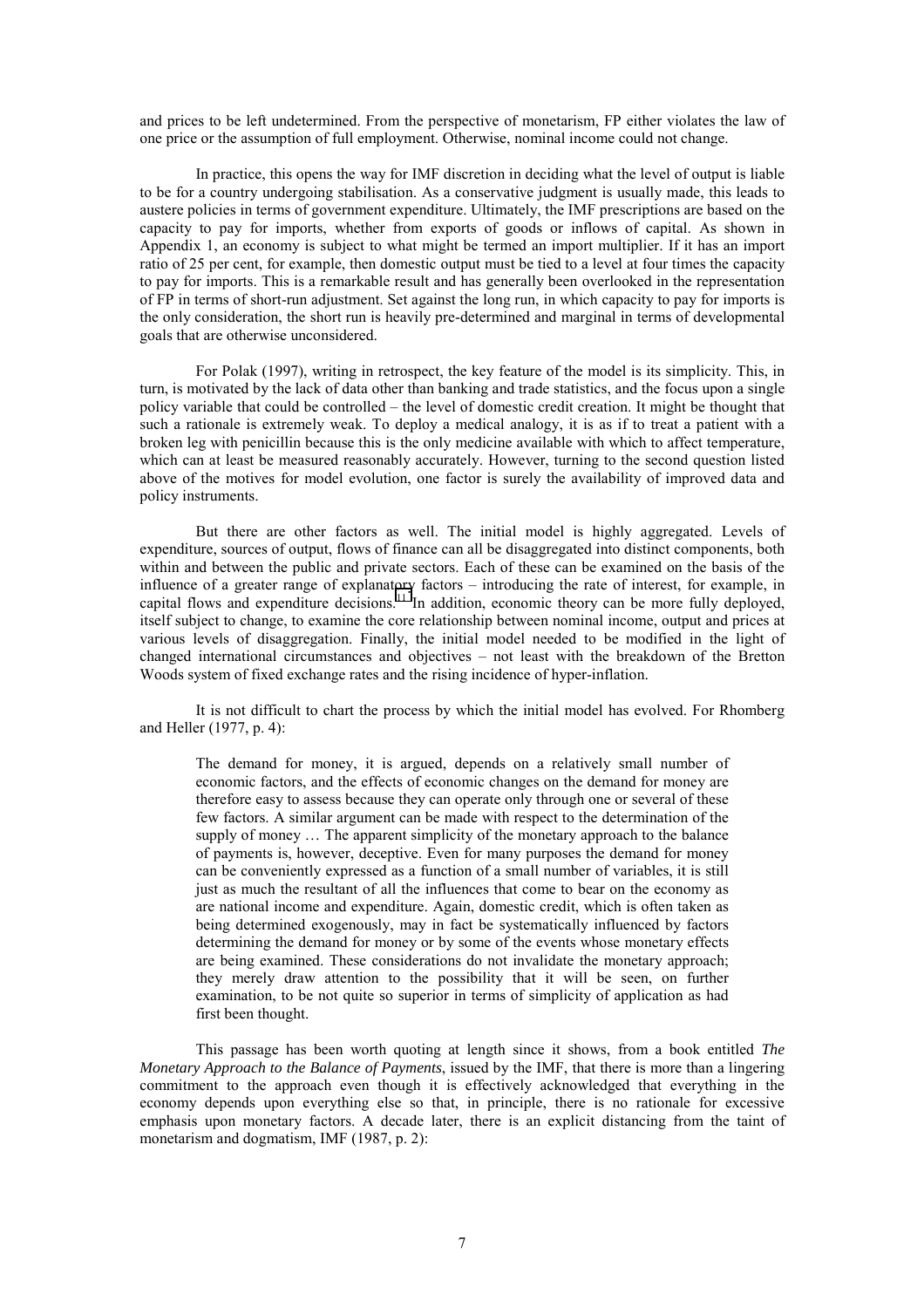As will be stressed in the description of the body of theory underlying Fundsupported adjustment programs, the Fund's approach to program design is eclectic. The paper will, it is hoped, serve to dispel the notion that these programs are all based on a particular view of the economy or on the convictions of a single school of economic thought. That money and monetary policy play an important role in determining balance of payments outcomes, and therefore clearly also in the design of adjustment programs, does not make Fund-supported programs necessarily "monetarist" in character.

 Within the next decade, Schadler et al (1995) are reporting the need for more extensive intervention in stabilisation policy because of lags in responses and underlying distortions in economies precluding adjustment.<sup>12</sup> Consequently, conditionality has been extended beyond demand restraint to include supply-side measures. With resistance from some IMF Board members, a research agenda is set for, p. 50:

How the combination of initial conditions, external environment, macroeconomic and policies, and key rigidities in the economy affected the path of saving, investment, and output during the adjustment phase. In light of the forward-looking nature of investment decisions, the study would have to examine the credibility and medium-term consistency of policies.

Recently Khan and Sharma (2001, p. 20) also remark:

In the late 1970s and early 1980s, the IMF was criticised for being interested only in narrow (balance of payments) outcomes and relatively unconcerned about growth. Thus the IMF, in response to calls by its membership, began to include program policies to remove structural impediments to growth and the efficient allocation of resources.

In this light, a number of separate influences can be identified as having influenced the evolution of macroeconomic stabilisation.<sup>13</sup> The first has been to tie the theory more consistently to what can be termed "general equilibrium considerations". This itself has several components, discussed below. Second, it has been complemented by a neo-liberal supply-side approach (reliance on the market where possible) and, thirdly, by a neo-liberal demand-side stance (austerity in macro-targets). In targeting, in response to structuralist and other criticism, some token sensitivity has been shown towards country-specific conditions with inflation, for example, being reduced in light of historical experience rather than an inflexible and universally imposed level. A tolerable rate might range from something close to zero to 100 per cent. In addition, politically sensitive issues, such as income distribution and state provision must conform with local economic and political constraints. Within such bounds, the Washington consensus has divided macroeconomic stabilisation programs into demand-side and supply-side policies, with the exchange rate falling in between. Fiscal and monetary policies are subsumed under the demand-side, while trade liberalisation, removal of price controls and subsidies and financial and public sector reforms come under the supply-side. External debt management is also included as part of stabilisation programs.

It worth asking why there is a need for stabilisation in the first place? The answer to this question is as follows. The implementation of stabilisation and structural adjustment programs is often justified by the lack of alternatives, or by the assumption that the only other policy option is the *status quo ante*, which called for adjustment in the first place. The argument goes: a country with a fixed exchange rate and a balance of payments equilibrium may be facing a rate of increase in its prices more than the increase in the foreign price level. This could be due to various reasons including wage inflation, excess monetary expansions, and a fiscal deficit. The consequence is to shift domestic demand towards imported goods while the world demand for exports of the country in question declines. This will result in pressures on balance of payments, particularly the current account balance, which could be financed by borrowing from abroad or running down international reserves. As is apparent from discussion elsewhere in this paper, orthodox adjustment policies base their case for reform on government failure, associated with the pre-adjustment economic reforms adopted by most developing countries. These might have involved regulation of prices, leading to loss of international competitiveness; exchange controls, which leading to illegal transactions; import-substitution policies, focused on encouraging domestic manufacturing capability through import controls; overvalued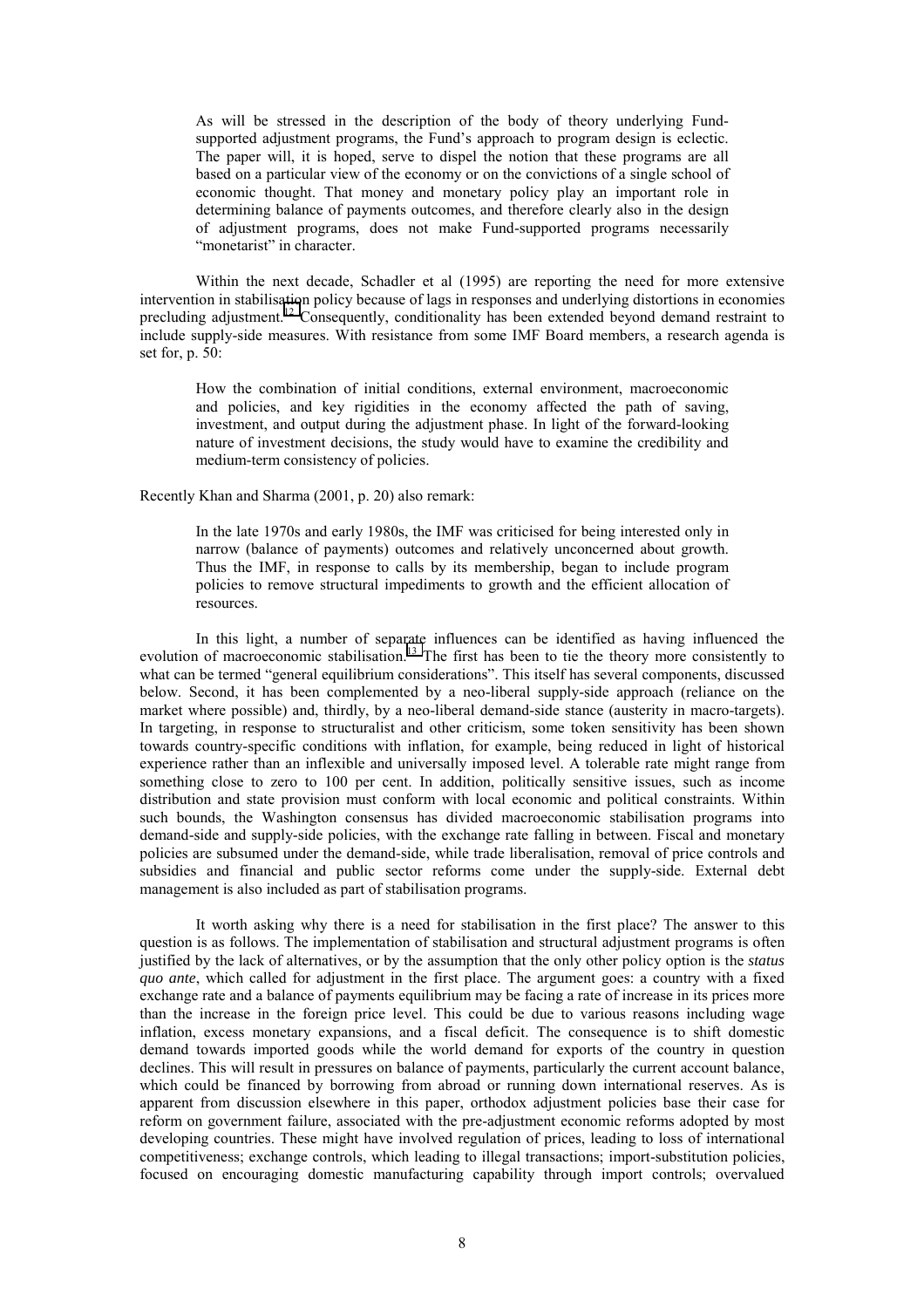exchange rates; binding ceilings on interest rates; and a heavy dose of public ownership. The argument is that these policies depended upon state administration and intervention, which turned out be an avenue for self-interest.

Given this perception of the pre-reform scenario, there are two stylised policy strategies. First, is for developing countries to pursue a strategy of exchange control and quantitative restrictions to suppress the demand for imports and, at the same time, lessen the pressure on reserves. This, according to proponents of IMF stabilisation programs, results in inefficient rent-seeking; over-invoicing and under-invoicing of imports and exports, respectively; smuggling, exaggerated tourist expenses; overpayments for overseas obligations; and errors and omissions in trade statistics. Quantitative restrictions also, result in severe shortages of vital inputs such as petroleum, machinery and fertilizers, Krueger (2000). The second (in these terms, essentially the only reasonable) strategy, favoured by advocates of IMF stabilisation, is the deflationary option: Using monetary, fiscal and exchange rate policies the demand for imports can be restrained and the pressure on reserves relieved. Earlier studies of IMF stabilisation programs outline the conceptual framework and show how demand-side policies can be used to restore equilibrium between aggregate demand and aggregate supply.<sup>14</sup> The central premise of the deflationary option states that the rate of growth of aggregate demand needs to be consistent with the rate of growth of aggregate real supply *plus* net capital flows from abroad. If the economy runs a rate of growth of demand in excess of the rate of growth of real supply of output, the price level and the deficit in the balance of payments increase. Hence, dictated by FP, equilibrium is sought via measures that restrain aggregate demand and/or stimulate aggregate supply and stabilise the economy in the short run and stimulate growth in the medium to long term. Under stabilisation, the policy targets are the inflation rate, the balance of payments and economic growth. The instruments include domestic credit, the exchange rate and the interest rate. Any subsequent deviation from target variables, therefore, indicates external or internal disequilibrium: the former being the disequilibrium between imports and exports, that is, the current account deficit; and the latter the imbalance between government spending and revenue, the budget deficit.

 Some of the general equilibrium considerations, taking the simple form of accounting identities, have been prominent in the design of stabilisation policies, especially for those countries with high inflation rates, an overvalued exchange rates and excess domestic credit, particularly to the public sector. Crudely put, the policy implications are to devalue the nominal exchange rate to achieve export competitiveness, restrain domestic credit to control inflation and simultaneously achieve real exchange rate depreciation. If this succeeds, there will be an improvement in current account deficits as exports rise and imports fall.<sup>15</sup> In the conventional model, an internal disequilibrium caused either by a shortfall in savings or tax revenue is reflected by a disequilibrium in the current account and vice versa. Shortfalls in savings (due to a high level of consumption) can be financed by external borrowing, but no capacity is created to pay back. On the other hand, if external borrowing is used directly to finance investment, it is sustainable if the marginal returns from it exceed the cost of borrowing. Those responsible for stabilisation have generally pessimistic judgements about the capacity of developing economies to generate such a return in the short term. Specifically, external borrowing above assumed sustainable levels is not an option in stabilisation programs, simply because reduction of debt burden itself has become an overriding objective. Therefore, the short-term feasible policy in the typical stabilisation program is to reduce aggregate consumption and investment, commonly referred to as aggregate demand or absorption.

The debate on stabilisation policies rests on identifying the primary causes of spiralling inflation and balance of payments disequilibra. The orthodox response to inflation is to reduce aggregate demand. Under the assumption of the law of one price, a fall in aggregate demand leads to a decline in the price of non-tradable goods and services. It follows that prices of tradable goods and services rise relative to non-tradable, leading to a resource shift into export and import-substituting sectors. Devaluation facilitates this process while higher interest rates raise savings and capital inflows. Whether inflationary pressures and deficits in the balance of payments stem from monetary expansion, supply shortages or price expectations, therefore, determine the policy measures undertaken. To control inflation and the deficit in the balance of payments, fiscal and monetary policies are recommended. Fiscal policies are designed to raise the proportion of public revenue to GDP but also to reduce the ratio of expenditure to GDP. Monetary policies, on the other hand, involve restraining domestic credit to the public sector, both to reduce absorption and release resources to the private sector to avoid socalled "crowding out".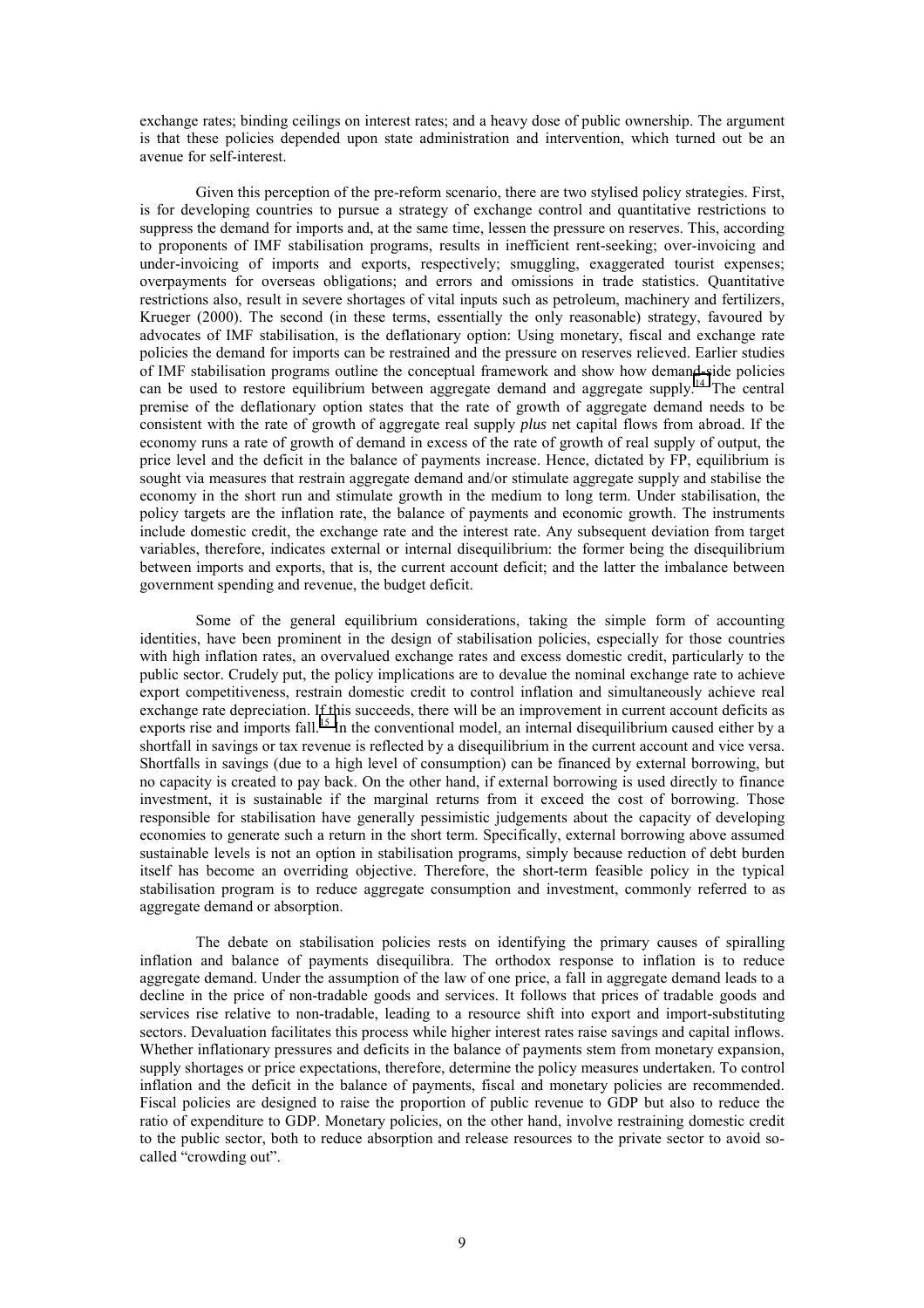To a large extent, as identities, the above aspects are independent of the theoretical content with which they are endowed, even if, in practice, it has often been simplistic. Even so, such accounting identities are not entirely analytically neutral, despite being tautologous within their own frame of reference, for they do incorporate a particular structural understanding of the economy depending on how the latter is disaggregated into separate components that are added together to form the identities. In addition, they necessarily suppose that certain variables are contemporaneous with one another, since they have to be added at one and the same time. Thus the use of identities in stabilisation theory presupposes assumptions about both structuring and sequencing between variables. Such issues are of paramount importance, but they tend to be overlooked as conventional wisdom as model building becomes standardised and adopted unquestioningly.

As noted above, although we are led to believe in the advent of a new "consensus", the content and objectives of stabilisation and adjustment polices have not changed since the rise of the neo-liberal agenda in the 1970s. According to Williamson (2000, pp. 252-53), the elements of the Washington consensus remain: a) fiscal discipline; b) redirection of pubic expenditure priories towards health, education and infrastructure; c) tax reform, including the broadening of the tax base and cutting marginal tax rates; d) interest rate liberalisation; e) competitive exchange rate; f) trade liberalisation; g) liberalisation of inflows of foreign direct investment; h) privatisation; i) deregulation (to abolish barriers to entry and exit); and j) secure property rights. Mussa and Savastano (1999) also summarise the objectives of IMF inspired programs as securing sustainable external financing; adopting demand restraining measures consistent with available financing; and proceeding with structural reforms to promote growth and adjustment in the medium and longer term.<sup>[16](#page-29-0)</sup>

 Thus, the above two policy options are complemented by supply-side measures, which stem from the assumption that economies need to adjust to eliminate distortion from general equilibrium. For instance, agricultural price controls mean that prices do not reflect cost of production and create a disincentive to agricultural production. This leads to mis-allocation of resources, shortages of agricultural produce, decline in agricultural production, urban migration and environmental degradation. Thus, pricing and marketing policies include liberalisation of product marketing, retail and producer price increases, adjustment in utility tariffs and liberalisation of prices, particularly in the agricultural sector. Other supply-side policies include public enterprise policies targeted at civil service salaries and employment, improving management, and control of administrative expenditure as well as privatisation, and phasing-out and liquidation of state-owned enterprises. Widening the tax base and improving revenue collection are also part and parcel of supply-side policies. Investment programmes are directed to directly productive sectors with emphasis on small- to medium-scale agriculture and industries financed mainly by domestic private investment and foreign capital.

 The deregulation of capital markets is primarily tackled through measures to reform the financial sector and improve the overall process of financial intermediation. The main instrument of reform is to increase the nominal rate of interest, normally accompanied by measures to raise overall credit available to the private sector, for example through the reduction in bank reserve requirements and ceilings on the borrowing capacity of the public sector. The assumption is that repressed interest rates do not reflect the true cost of borrowing and lead to low levels of resource mobilisation as savers prefer to hold real rather than financial assets, make unproductive investment or send savings abroad, IMF (1987). The argument for interest rate adjustment in the financial sector draws on the conceptual foundations laid by the "financial repression models" of McKinnon (1973) and Shaw (1973); in essence, the approach suggests that allowing real rates of interest to rise to their market clearing level induces higher savings and more effective investment, by raising the latter's average efficiency with the crowding out of low-yielding investment projects.

 Trade liberalisation targeted at removal of disincentives to exports is prescribed to restore the external balance, as well as on the grounds of efficiency and welfare gains.<sup>17</sup> As regards the trade regime, reforms usually include the adoption of a low, uniform tariff structure that provides equal effective protection to all producers of tradable goods and the elimination of quantitative restrictions; tariffs tend to be described as preferable to quantitative restrictions, because the latter insulate domestic producers from world market conditions and stimulate rent-seeking and Directly Unproductive Profit-Seeking behaviour, (DUP), Krueger (1974) and Bhagwati and Srinivassan (1980).

 Exchange rate policies have a dual purpose. It is postulated that devaluation leads both to expenditure-switching and to expenditure-reduction. The expenditure-switching works through altering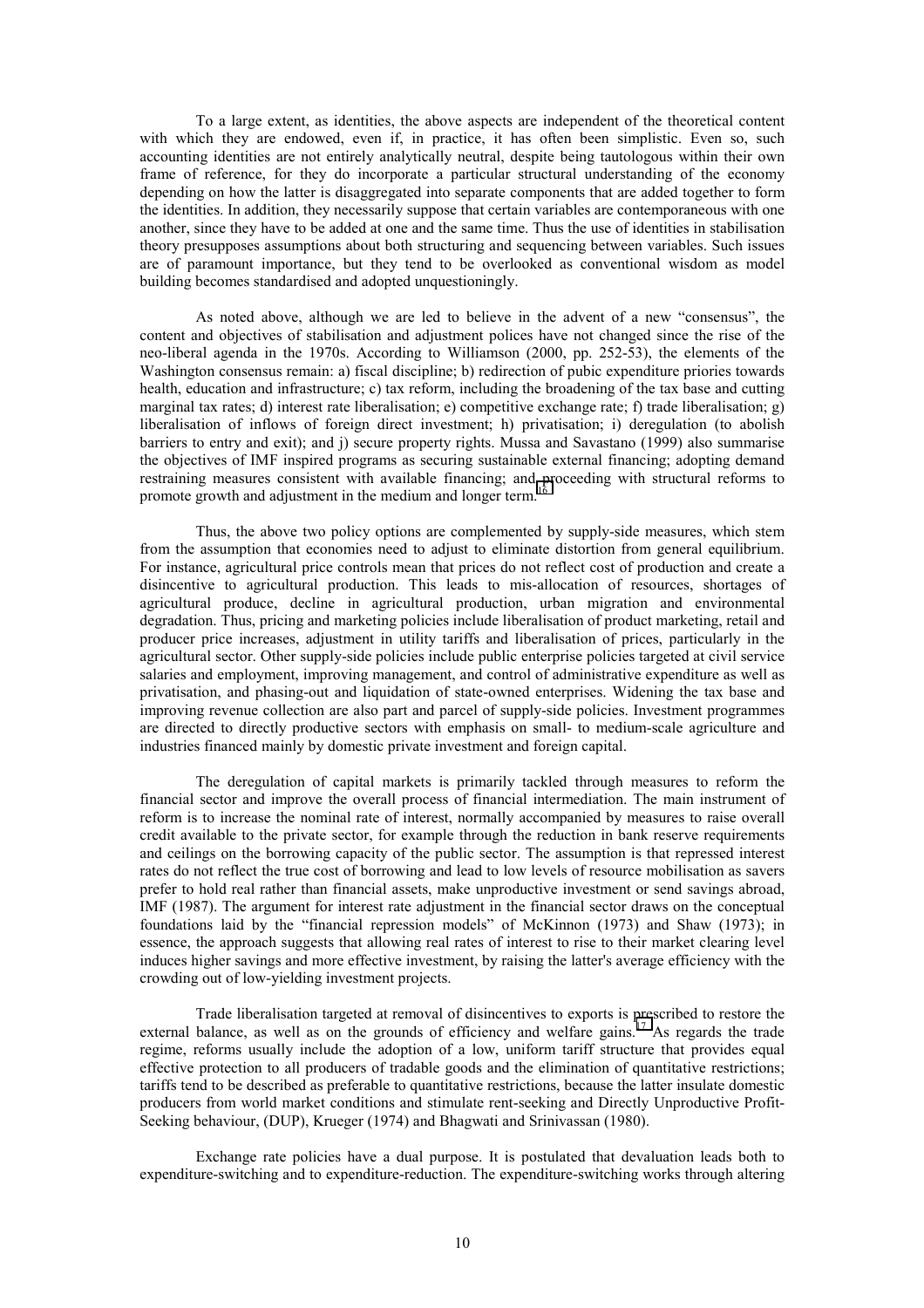the price of tradable relative to non-tradable goods. More specifically, devaluation is advocated in order to lower the foreign currency price of exports and raise the domestic currency price of imports, thus encouraging production of export commodities and import substitutes. On the other hand, expenditure-reduction is assumed to work through an increase in import prices and hence a fall in real wages, in which demand for imports falls and reserve holdings improve (the real balance effect). The additional objective of devaluation is to unify official exchange rates with parallel rates to curb unofficial transactions.

 Reduction of stock of debt to levels where the debt-servicing capacity of a country is obtained, the clearing of arrears, also forms part of the policy package. The objective is to achieve a sustainable external debt management in program periods. Sustainability refers to use of borrowed resources from external sources or simply savings of non-residents to the extent that exports are able to pay the debt without reductions in import requirements. In other words, real interest rates paid on debt must not exceed real rates of growth of exports, IMF (1987).

#### 4. CRITICS AND THE WASHINGTON CONSENSUS

Such is a brief overview of the logic underpinning stabilisation under FP and neo-liberal adjustment. It has met with wide-ranging criticism in policy making as well as international academic circles. Kapur (1998, p. 115) wryly observes that:

I]f the IMF had a dollar for every criticism of its purpose and role by the Right, the Left, and the Centre, it would perhaps never again have to approach its shareholders for more money to sustain its operations.

According to Radha (1995), critics of stabilisation and adjustment programs can be classified into four groups: the "eclectics", the "structural adjustment with a human face", the "dependency theorists" and the "structuralists"− these ranging in style from analytical critiques of theoretical inconsistency to polemical persuasion. In summary, the main thrust of such critiques is that, p. 557:

Stabilisation and structural adjustment policies, largely based on the neo-classical economic rationale, were justifiable neither in terms of the analytical nor the historical literature.

The main issues raised by the critics can be summarised as follows. First, the old consensus assumes that macroeconomic disequilibrium, particularly economic difficulties in SSA, for instance, is caused by internal or domestic policy errors. The implication is that external disequilibrium is the result of internal policies that allowed aggregate demand (absorption) to exceed aggregate output or income. The orthodoxy treats external causes such as decline in the terms of trade or changes in international monetary policy as bearing limited responsibility for macroeconomic imbalances. Declines in the growth rate of low-income adjusting countries are associated with recession in developed economies and liberalisation of trade. It has been found that during periods of recession, high-income economies experience terms of trade improvement as a result of the decreased foreign currency price of importables, Mukhopadhyay (1999). The response to this criticism is that the existence of external factors does not mean there is no need for domestic adjustment. External economic factors are part of the benign and malign of economics. The emphasis on internal factors is because these are under country influence and eligible for financial assistance.

 Second, much of the critical literature focuses on the consequences of reducing aggregate demand and the burden of contraction in absorption. As Dell (1982, p. 599) notes:

[A] permanent solution to the problem of cost inflation cannot be obtained by seeking to play on the fear of rising unemployment among those who try to protect themselves against increases in the cost of living by demanding higher wages.

Elsewhere, he adds, p. 608:

Demand deflation, if taken far enough, will ultimately have an impact on cost inflation - there is no dispute about that. What is in question is the need for the heavy social and economic costs that are involved.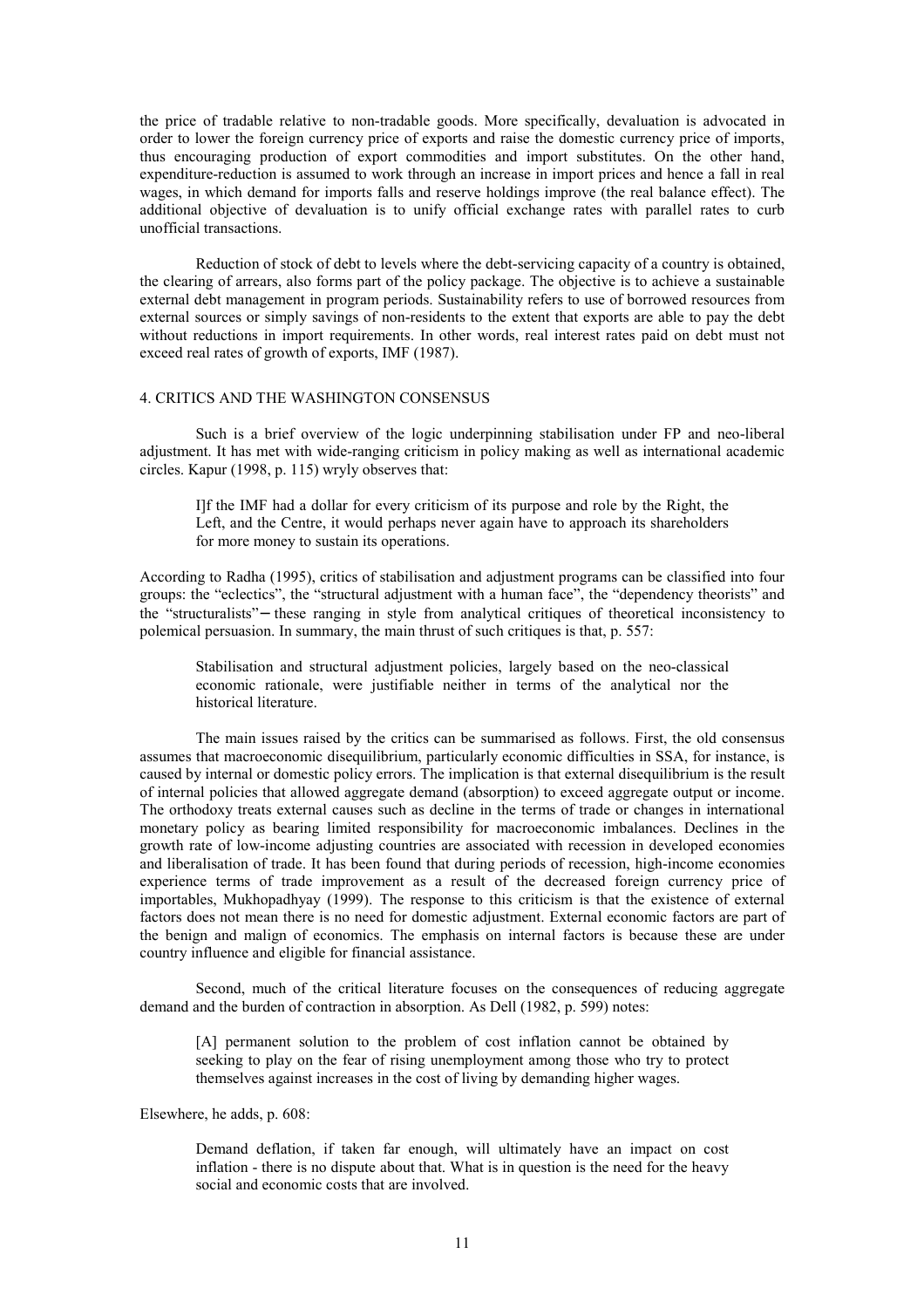FP models do not consider the effect of credit expansion on the real economy. The policy of higher interest rates to restrain the demand for credit may result in shortages of working capital and a reduction in investment and output as well as a rise in the price level. According to Tarp (1993, p. 63):

It is clear that no account is taken of the fact that credit expansion may be linked through policy with investment and capital accumulation, which might have positive effects of their own.

 Similarly, the objection to austere stabilisation programs, particularly the reduction in public expenditure, has been that it has no human face: the impact is felt on public investment rather than private consumption and is disproportionately disadvantageous to those in poverty. Public investment in health, education and food subsidies has major implications for poverty Cornia et al (1987). A fall in domestic credit, particularly to the public sector, also works against "crowding-in" the private sector as investment on infrastructure is reduced. Another important issue is the effect of stabilisation on income distribution. As Addison and Demery and (1987) rightly ask, what is the time span for short-term deflation to be offset by long-term growth? And do the same groups affected by the costs of short-term adjustment gain in the long-term? Dell (1982, p. 598) points out that:

A budget deficit *per se* tells us nothing about whether aggregate demand is excessive or not. It is only when we consider the budget deficit in conjunction with other demands on private saving - namely gross investment and net exports - that we can tell whether aggregate demand is excessive ... One must distinguish between that part of a budget deficit which is an automatic response to the low level of business activity, leading to reduced government revenues and higher government transfers, and the rest of the deficit which could add to demand even at a higher level of employment.

 In response, the IFIs, particularly the IMF, have argued that public expenditure reviews focus on the quality and composition of the budget rather than simply the quantity of the budget deficit, Tanzi (1989 and 1994). Although, reducing unproductive expenditures is highly influenced by political considerations, current emphasis is on expenditures that do not result in improved provision of basic human needs, such as military expenditure, subsidies that favour certain social classes, and expansion of public employment at the expense of real wage reductions, Green (1991). A more recent criticism comes from Sachs (2000, p. 3) who accuses the IMF of being irresponsible in its programs:

[T]he IMF starts with the truth that budget deficits should remain small in order to preserve macroeconomic stability. Then it demands budgetary austerity of impoverished countries to the point where those countries can't even keep their poor alive—so depleted are the budget resources for public health, food transfers to the poor, and the like. In addition, the IMF has repeatedly insisted on debt servicing that exceeds the combined spending of the health and education ministries. And yet, when the world complains about the disasters of IMF conditionality, the IMF's response is that the protestors are obviously macroeconomic illiterates.

 Third, regarding long-term growth, primary commodity production and objectives such as technological learning, human capital development, industrial development and regional trade (which require increased public expenditure and co-ordination) are incompatible (export pessimism), Stewart (1992). Long-term diversification objectives can only be achieved by designing technology policy, improving organisational, marketing skills and human development, which the market cannot guarantee, Wangwe (1994).

 Fourth, there exists a critical literature which argues that: 1) the assumption of the law of one price is suspect; 2) inflation-cum-balance of payments problems are inherently related to the structure of production and distribution in an economy; and 3) the response of primary exports needs more than relative price changes. Policies such as investment programmes and targeted subsidies must be considered. Therefore, policy prescriptions must fully capture bottlenecks and rigidities in the process of production and consumption. Demand restraint in the short term can lead to a fall in output, investment and capacity to generate foreign exchange in the long term. Taylor (1988, p. 20), for instance, notes: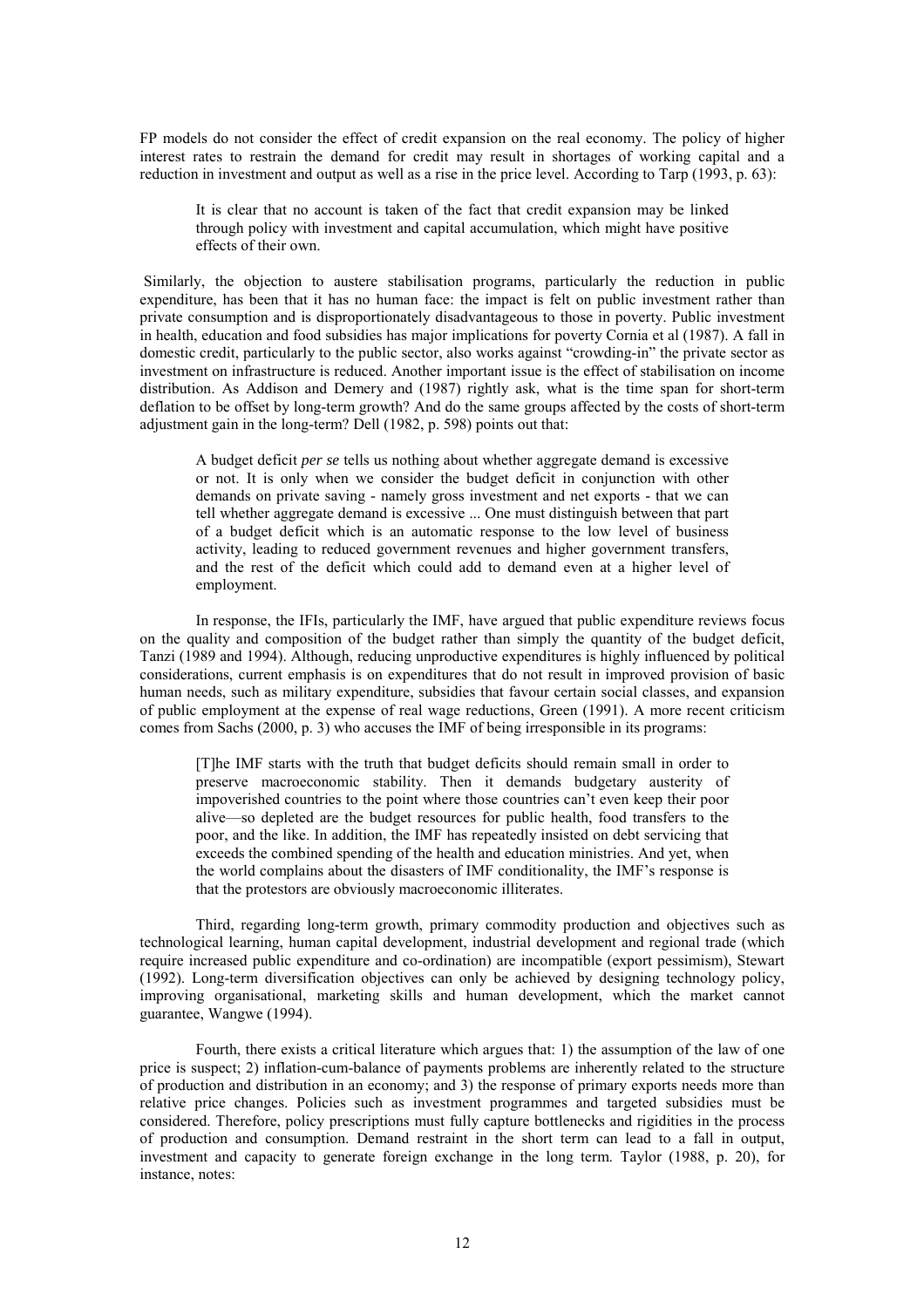What usually happens under a demand-reduction programme is that the price mechanism is short circuited. The cut-back in real purchases make production fall, cutting import needs directly ... Indeed by holding down domestic investment, austerity may make repatriation of foreign incomes unattractive, as seems to be the case in Sudan.

 Critics also highlight the negative effects of policies such as devaluation and restraint in the expansion of domestic credit. Devaluation leads to stagflation as demand for imports tend to be inelastic for most industries and agriculture. Dependence on imported capital and intermediate goods as well as fertiliser inputs is not recognised. Initial increases in production costs in non-tradable sectors might reverse desired outcomes, which are increases in prices of tradable goods relative to non-tradable goods, Katseli (1983). Alternatively, prices of non-tradable goods might also increase by same proportion as devaluation if wages are fixed or indexed to consumer prices. If a sector is importdependent, in the short-term, the effect of devaluation might also be reductions in exports. Supply response to devaluation depends on the characteristics of commodities (crops or minerals), Loxley (1990). The timing of devaluation is also critical since tree-crops and minerals depend on harvest and gestation periods. The implication is that structural characteristics determine adjustment outcomes. The political sustainability of reductions in urban real wage in countries where they are already at a minimum is also questionable, Helleiner  $(1983)$ .<sup>[18](#page-29-0)</sup>

 The assumption behind expenditure-switching and expenditure-reduction policies is that exports and imports are responsive to prices so that capital and intermediate goods could be substituted without causing disruptions in investment and output. According to the elasticities approach, for a devaluation to improve the current account, the Marshall-Lerner condition must be satisfied; the sum of the elasticities of demand for imports and exports needs to be greater than one. However, critics argue that constraints on export expansion in low-income countries, for example, are not only prices but also income and other structural bottlenecks. For instance, it has been shown that external demand determines primary commodity exports rather than relative prices. With the adoption of common stabilisation programs - hence devaluation by a majority of identical commodity producer countries there is danger of a fallacy of composition effect, Weeks (1995). Lack of vital inputs such as fertilisers, transport infrastructure and foreign exchange also make supply of exports price-inelastic.

 The idea that devaluation releases exportable goods from local consumption and prevents imports from competing with locally produced goods has been questioned because of limited substitution between tradable and non-tradable goods, particularly in developing economies. Moreover, increases in import prices and consequent fall in absorption could have a negative effect on investment, output and prices as domestic capital and intermediate sectors are underdeveloped and dependent on imports such as machinery and spare parts. Some influential theoretical studies have also shown that devaluation has serious distributional implications as propensities to save differ between low-income urban wage earners and high-income profit earners, Krugman and Taylor (1978). Devaluation also increases foreign currency denominated external debt undermining public sector fiscal finances.

 The use of the exchange rate as an expenditure reducing policy interacts with the policy of domestic credit restraint. In a monetarist model, devaluation increases domestic price levels *vis-à-vis* a rise in local currency price of imports. Assuming a constant supply of money, with the demand for money purely a function of income and price, increases in domestic price levels raise the demand for money. This means, without an increase in domestic credit, money market equilibrium could only be achieved at a lower level of real income. Therefore, stabilisation packages, which include a simultaneous domestic credit restraint and devaluation, will result in double deflation.

And finally, and perhaps most important, critics question: why did trade protection, industrial policy, and subsidized credit work in East Asian countries? How did the governments of these countries manage to avoid the rent-seeking activities (or their negative effects) that result from interventions, Rodrik (1996)? For instance, it is clear that new theories of trade, which describe international markets as imperfectly competitive and which focus on economies of scale and technological rents, have not influenced the design of adjustment programs. These models have very different policy implications from those of the neo-classical theories advocated in adjustment programs.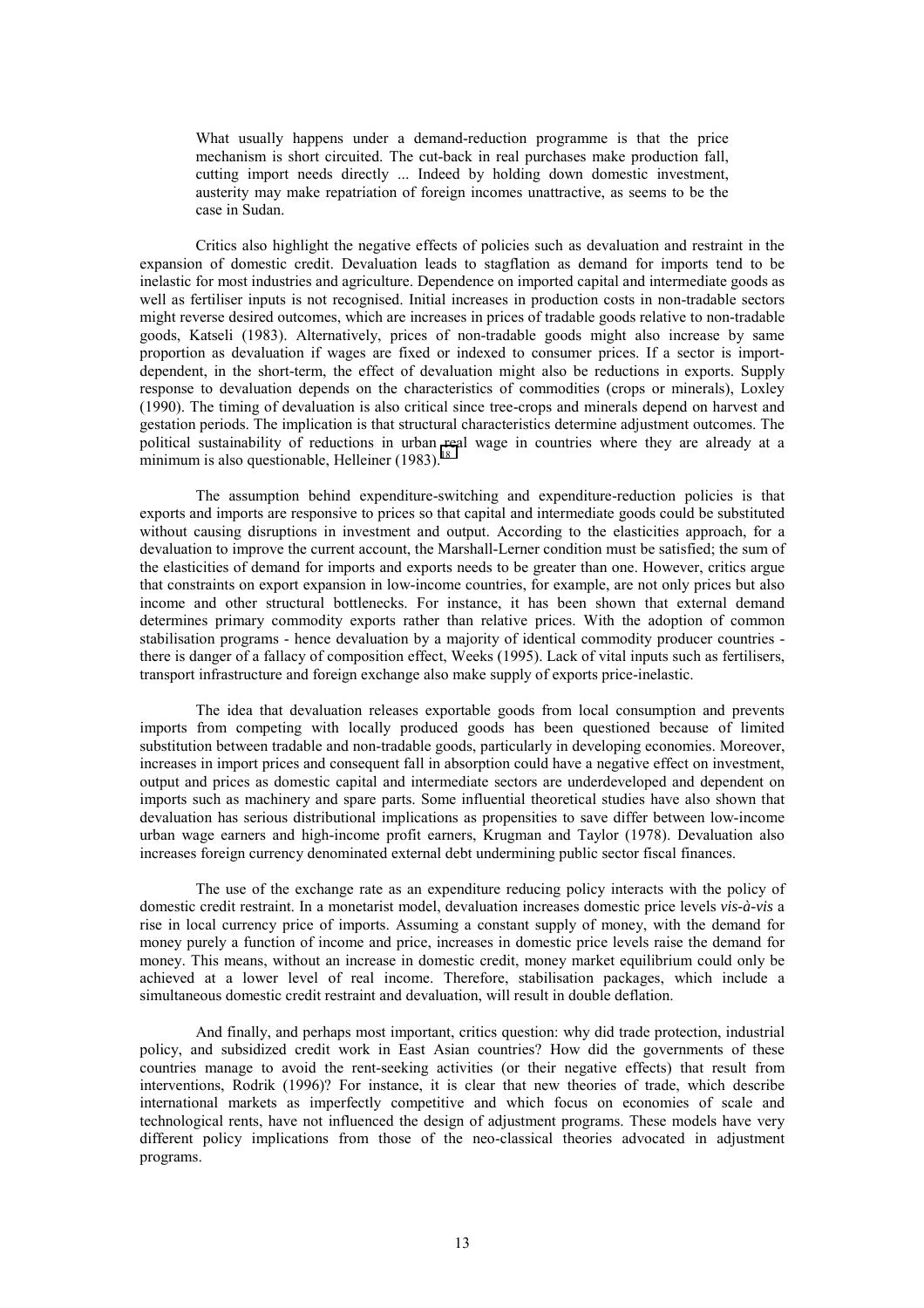#### 5. INTERROGATING THE LONG RUN OR TO WHAT ARE THE IMF AND WORLD BANK ADJUSTING?

 To a large extent, much of the previous discussion reflects disputes over the efficiency and goals of short-run macroeconomic management and corresponding analytical perspectives, with some presumption that all will turn out well in the long run if the short run is managed appropriately. Such Micawberism has, however, been increasingly eroded not least, no doubt, due to the lengthening period over which successive stabilisation programs have been experienced collectively and by individual countries. Further, the emergence of both Structural Adjustment Facility (SAF) and the Enhanced Structural Adjustment Facility (ESAF, renamed PRGF)<sup>19</sup> brought the conventional distinction between the IMF and the World Bank into question. Structural adjustment after the Berg Report in 1981 was a terrain left to the World Bank while short-term stabilisation belonged to the  $\overline{IMF}^{20}$ . The conventional distinction between the former's role as a development and project lender and the latter as financier of balance of payments is no longer applicable. As Bird (1995, p. 70) questions, and as far as development is concerned, "where does one end and the other begin?" In recent years, the functions of these institutions began to overlap. While the IMF began to reiterate structural concerns the World Bank began to emphasise the importance of macroeconomic stabilisation for the success of its programs, Mosely et al (1995). And, according to Killick (1995, p.76):

It could also be seen as a Fund response to the movement by the World Bank into the area of macroeconomic policy, with the growth during the 1980s of its structural adjustment lending; and the increased growth of the debt problems in the early 1980s, with an associated emergence for the first time of a problem of countries falling into arrears in servicing their past IMF credits.

 In short, the issue of stabilisation demands a response to the question "around what?". Other than as an answer in terms of (balance of payments) equilibrium, it is remarkable how little attention the IMF has devoted to this issue. It is as if looking at the short run inevitably takes care of the long run - a sort of pennies and pounds philosophy applied to the balance of payments and extrapolated to the economy as a whole. This neglect is all the more telling since criticism of stabilisation has often focused upon the damaging effects of deflationary policies on current output and investment, the latter representing a key link to future growth, quite apart from the erosion of socio-economic infrastructure and stability.

 However, the issue of the long run has not been entirely overlooked by the IMF. In their attempt in the IMF Staff Papers to address the link between macroeconomic stabilisation and longerterm economic growth, Khan and Montiel (1989) sought to construct "a conceptual framework" for "growth-oriented adjustment programs".<sup>21</sup> This is undoubtedly a worthy goal. For a major criticism of stabilisation policies, however valid they might be in theory and practice, is their failure to assess their longer-term impact on growth, particularly in view of their frequent short-run deflationary impact.<sup>22</sup> Khan and Montiel explicitly seek to bring together the growth model of the World Bank - the Revised Minimum Standard Model (RMSM) - and the Polak model or FP (FP) model associated with the IMF. In a comment, Polak (1990) refers to a "marriage" between the two models, a term that is accepted by Khan and Montiel (1990) in their response.

For Khan et al (1990, p. 156) the motivation for the merging of the FP and RMSM models, which support the lending activities of the IMF and the World Bank, is "because of the potential operational relevance – a starting point for the design of more realistic developing country models that deal with adjustment and growth." The attempt to marry the two models rests on the premises: 1) the models are complementary and can be merged to formulate a general framework for linking the external sector with the real sectors of an economy; and 2) the task is straightforward as the FP focuses on monetary variables and the RMSM on real variables. Khan et al (1990, p. 172) also state that the model can be used for "adjustment with growth" policy formulation, given the merged model's instrument and target variables: "given chosen values for the target variables (price, output, reserves) two of the policy instruments (domestic credit and the exchange rate) can be chosen arbitrarily and the model will then determine values for the endogenous variables and the three remaining policy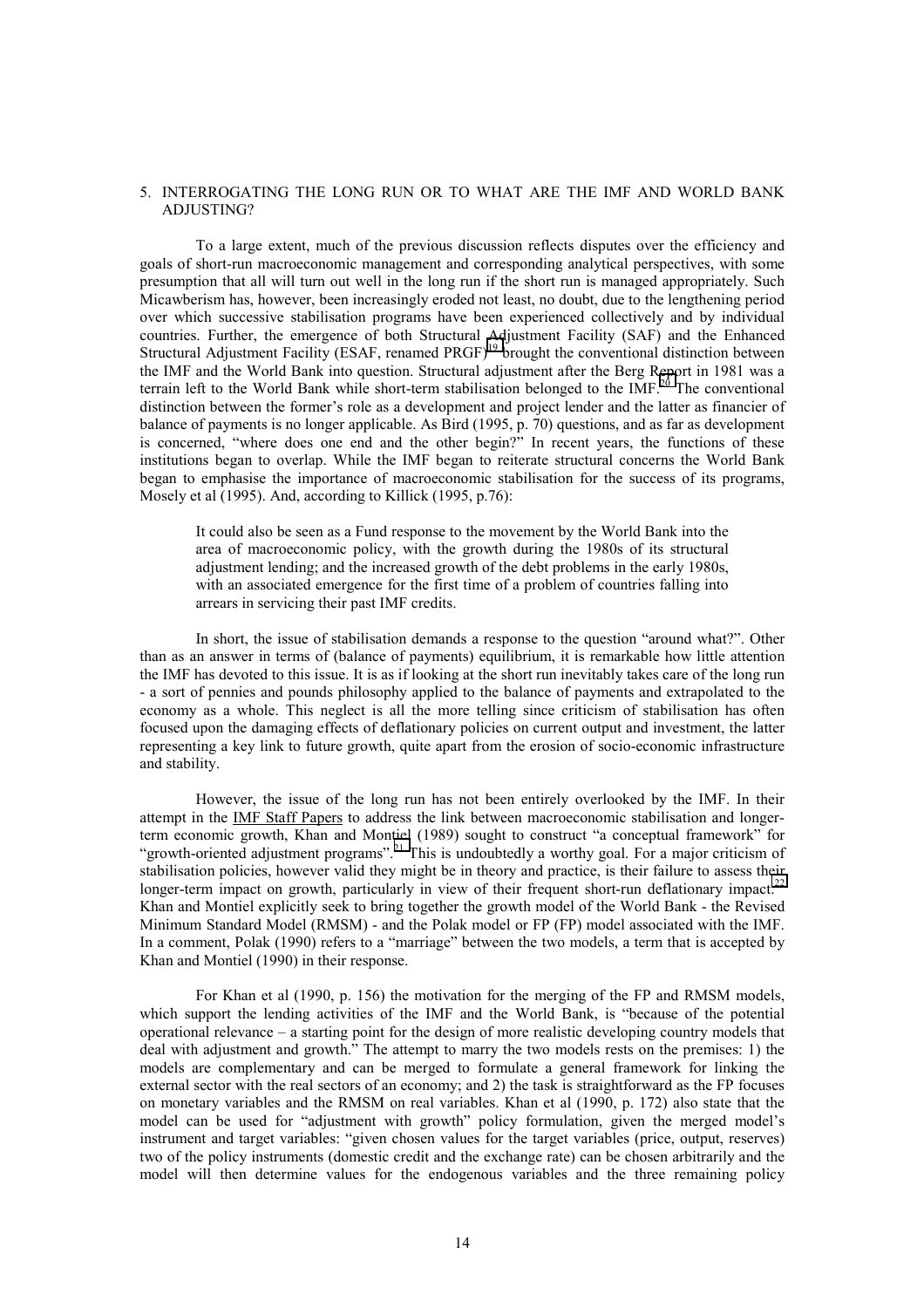instruments. This is the model's 'programming' mode". The policy implication of the merged model is the same as the standard FP framework. In the short run ceilings on the level of domestic credit and devaluation will stabilise inflation and the balance of payments. This process is complemented by improved tax revenue collection and reduction in government deficit. From this policy exercise, however, it is not clear where and how the RMSM features. The merged model's instrument and policy variables as well as its policy conclusions are the same of that of FP, which means that the short-run stabilisation content of the model is still dominant with no growth dynamics provided. Khan et al ignore the emphasis of the merged model on the short run and focus on other limitations, for instance, the exclusion of an analysis of the interest rate and wages. However, the authors also claim an inclusion of such variables complicates the model, for which simplicity is one important attribute.<sup>23</sup>

 The nature of the union, however, can be looked at from a number of perspectives. For Khan and Montiel, there is a clear analytical attraction and synthesis. RMSM is a two-gap model in which the level of foreign exchange that can be financed determines the potential level of output (growth). It does, however, take the price level as exogenous. On the other hand, FP is a model which determines the changes in the balance of payments and the level of nominal income, with the latter's division between real output and price left open for policy speculation. Consequently, each model can be closed in the mathematical sense by the contribution made by the other. RMSM determines output for FP, and FP determines prices for RMSM. As it were, irrespective of the conceptual basis of the two models, and since they have variables in common, they are mathematical complements.<sup>[24](#page-29-0)</sup>

 A second feature of the merged model is to combine the short run of the FP with the long run of the RMSM. As already hinted, a third, closely related but separate feature is to link short-run macroeconomic equilibrium with long-run growth. It is, however, the burden of this section to establish that the outcome of the exercise is entirely unsuccessful despite exaggerated claims to the contrary. The short-run features of the framework are entirely dominant. Indeed, as will be shown below, no growth model emerges at all, with the RMSM functioning purely in the first respect listed above, as a means of closing the short-run FP model. $^{25}$  $^{25}$  $^{25}$ 

 To some extent, this consequence of the marriage is cloaked by the formal terms in which Khan and Montiel construct their analysis, which is technically inelegant. They employ discrete rather than continuous time. Further, they only examine the changes after one period of time, p. 281, "[T]he model assumes continuous equilibrium; because the model is specified in discrete time, all adjustments take place in one period". Of course, equilibrium at all times does not necessarily mean that all adjustment takes place in one period. As long as there is a distinction between short- and long-run equilibrium, the model would generate a path of the one around the other. By collapsing all adjustment into a single period, Khan and Montiel are essentially extinguishing the distinction between the short and the long run. Moreover, it cannot be presumed that what happens in the first period is representative of the impact upon the long-run growth path. For example, in the standard neoclassical one-sector growth model, consider a reduction in the rate of saving and a corresponding increase in the level of short-run consumption. Whether this is reproduced in the long run depends upon whether the initial saving rate was above or below the golden rule level (equal to the growth rate). For, if the saving rate is unreasonably high, the level of consumption can be increased in both the short and the long run by *decreasing* saving. Otherwise, at a saving rate below the golden rule level, there is a genuine tradeoff between present and future consumption. In any case, it is readily apparent in the Khan and Montiel model that it is the long run that suffers the fate of being dead in the short run, so skewed is the analysis towards the short run, see Appendix 2.

 The results of the analysis can be briefly summarised. First, despite claims to the contrary, the merged model proposed by Khan and Montiel does not combine the short and long runs to provide a theory of growth and adjustment. Second, this is because long run, stable growth is precluded in their own version of the marriage. Third, the resulting pre-occupation with the short run is unduly pessimistic with the scope for adjustment (through policy-inspired parameter shifts in factor productivity and balance of trade, for example) being unscaled relative to output and, hence, increasingly limited automatically as growth occurs. Fourth, if the model is amended to allow for the possibility of steady-state balanced growth, it generally leads to unstable outcomes unless holdings of foreign reserves start or adjust by chance to the right proportions, or unless the monetary authority has the capacity both to identify the long-run growth path and to adjust to it directly. Finally, this implies that the table of results produced by Khan and Montiel, connecting shifts in exogenous and policy variables to adjustment in one period are either totally meaningless or totally unnecessary. In case of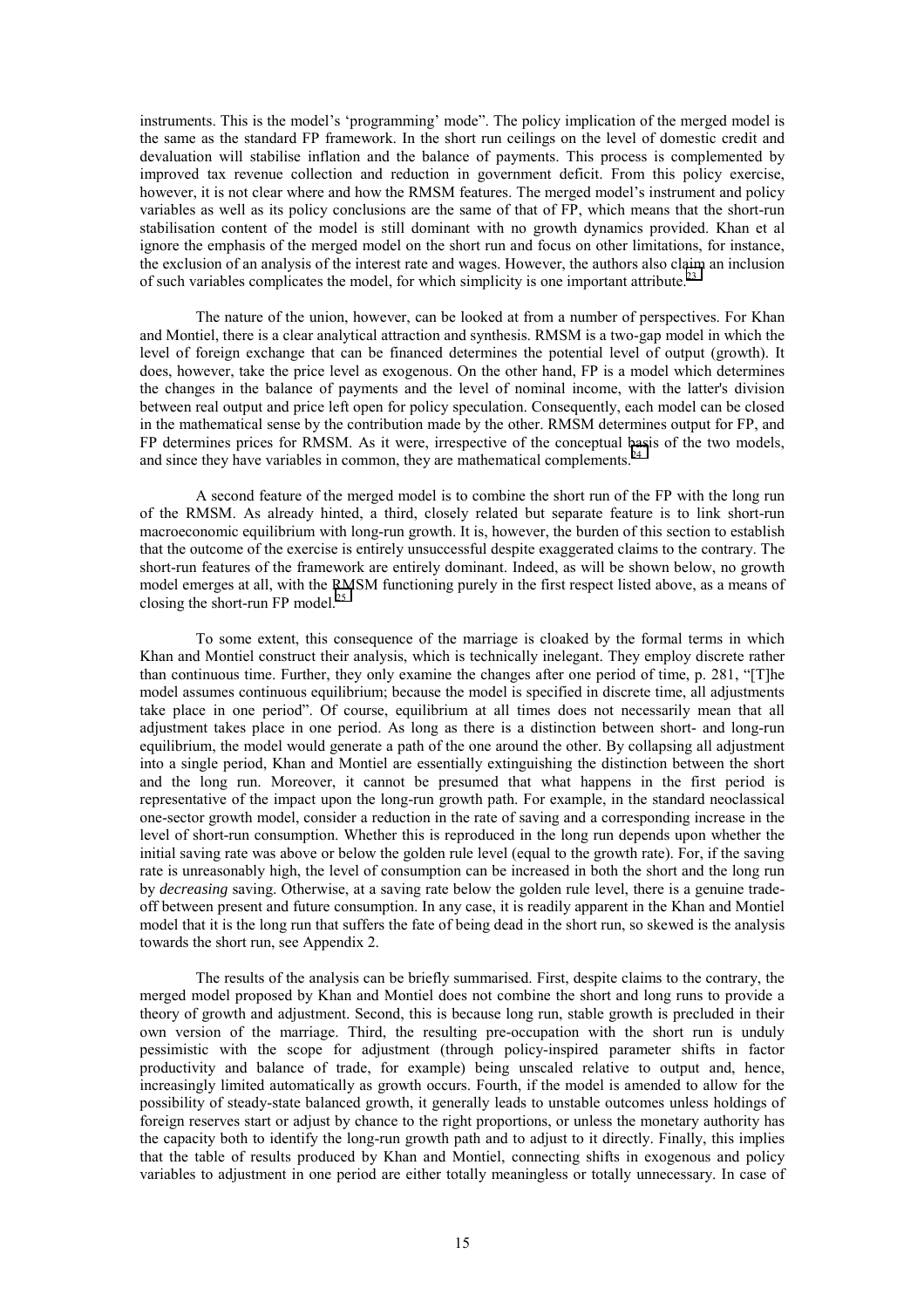imperfect monetary policy and instability, first period shifts do not necessarily indicate subsequent direction of movement, nor changes in the underlying growth path, if any. For a perfect monetary authority, adjustment is irrelevant; it goes straight to the appropriate growth path.

 Thus, the model presented by Khan and Montiel does not satisfactorily address the long run. It is worth highlighting the economic assumptions on which it is based which tend to be obscured by the complexity of the algebra and their being mingled with accounting identities. There are saving, demand for money, production and balance of trade functions, all of which are extremely simple. It hardly seems that an apposite model of the long run could emerge from such a simple framework, let alone address the short run and the articulation between the two. It is absolutely incapable of addressing the fundamental policy issues of how to generate productivity increases and sustain international competitiveness. How the corresponding causal factors are situated relative to the short and long run is also necessarily absent. Further, as in all steady-state, long-run growth models, shift in the composition of output to reflect modernisation, industrialisation, or whatever, is inevitably absent even though this is the one concession that Agénor and Montiel (1996) make in constructing a specifically development macroeconomics, on which see below. Presumably, such sectoral and socio-economic transitions can be left to microeconomics and market forces.

 In many ways, the limitations of the marriage model revealed here are formalisations of Polak's (1990) misgivings, reiterated in Polak (1997). For him, the model of FP is only appropriate for examining the short run in stylised circumstances, to correct balance of payments rather than to target other objectives such as growth, and to leave the level of output to be assessed through iterative judgment rather than from formal modelling, especially from the RMSM that has been constructed for entirely different purposes. Indeed, in a personal communication commenting on the model developed here, Polak suggests:<sup>2</sup>

My view is that (the marriage) is not a worthwhile project, and each subject should be approached on its own, provided the practitioners are fully aware of any recommended policies on the other objective (which to be sure has not always been the case between the Fund and the Bank). A possible simile, somewhat limping of course: the jobs of a schoolteacher and a pediatrician are both to do good to a child, and each should be aware of the other … but the professions should remain specialised for greatest efficiency in each field.

 But what is true within his analogy surely does not hold for the stabilisation and growth of an economy where the short and long runs are intimately and directly connected to one another. Khan and Montiel (1990) interpret Polak's critique as demanding a more complex marriage between the two models. Add more variables, disaggregate more, or introduce more behavioural relations. For example, they suggest that output could be made responsive to prices in the short run rather than dependent upon the build-up of capacity through saving and investment. In similar and cavalier fashion, Khan et al (1990) assert that their analysis can be made more realistic by introducing more endogeneity into their model, through a variable ICOR and investment function, p. 166, and through a more complex monetary sector and lags in price and wage adjustments, p. 176 and p. 167. They pride themselves on having made the model available in view of, "the combination of widespread interest in Bank-Fund programs and the scarce existing literature on the methodology employed". They confess, "that the simple model plays an important role when it comes to the quantitative macroeconomic analysis", p. 177. They explain the survival of such simple models on the basis of their limited informational requirements that can be, "supplemented by both qualitative and quantitative judgments ... to work well in predicting outcomes for the principal macroeconomic variables", p. 178. Consequently, Khan and Montiel (1990, p. 191) feel able to close their debate with Polak as follows:

The model ... can serve as a basis for the development of more realistic models that capture the complexities of growth and adjustment, if only by focusing the discussion on precise identification of the model's shortcomings, thereby permitting superior, but equally policy-relevant, alternatives to emerge.

These claims are nothing short of outrageous and monstrous for a model whose internal properties are such as to generate zero or unstable growth!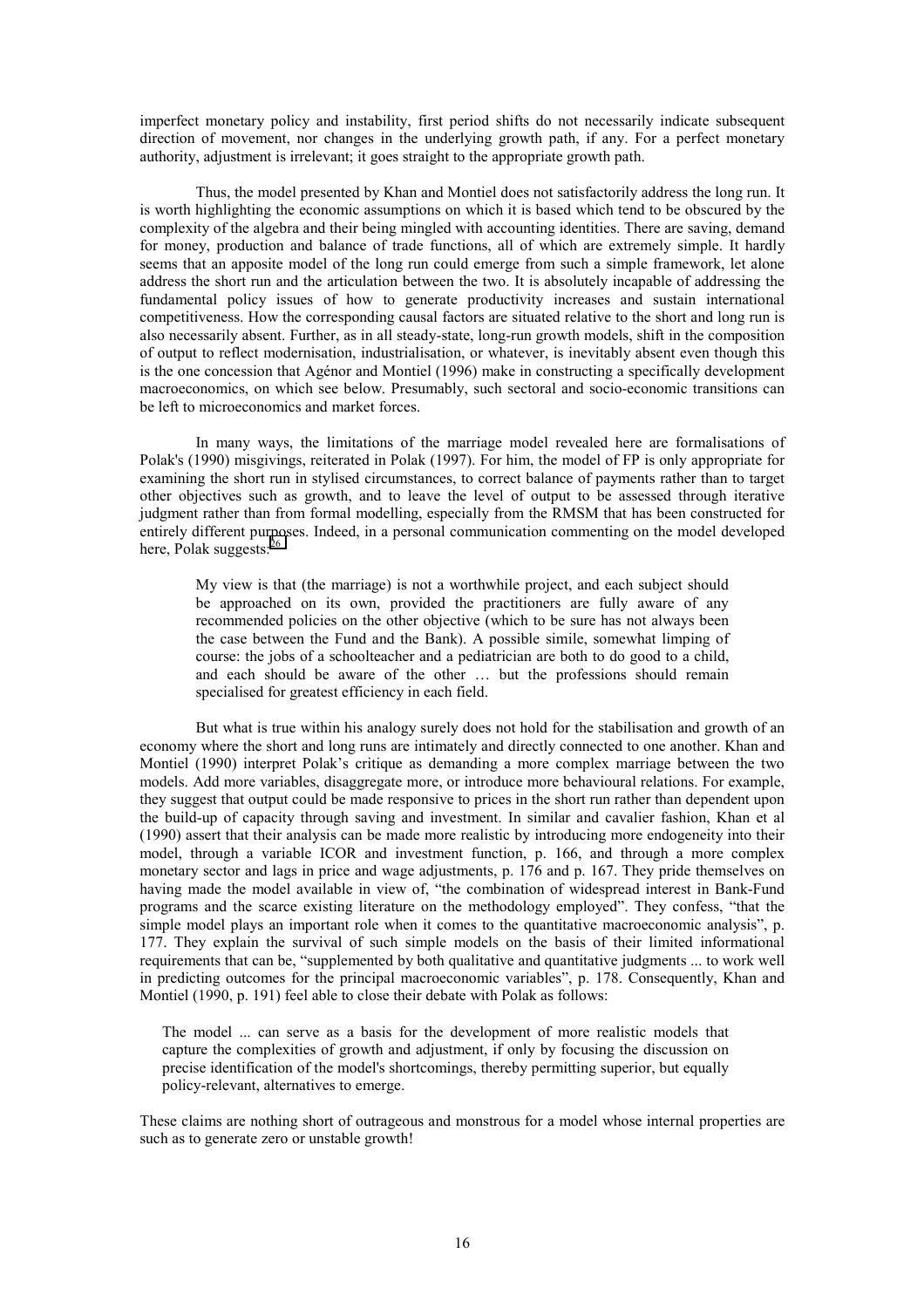#### 6. CONCLUDING REMARKS

Despite considerable ingenuity and change in analytical content, the stabilisation framework has remained riddled with inadequacies that are transparent to those who are prepared to look. For those inadequacies can be and have been revealed even on the theory's own terms or within its own methodologies. Consequently, the critical account offered here is based in large part upon reference to the work of those, relatively few in number, who have been prepared to engage in more circumspect assessment of the standard material. Necessarily, an account of this sort does depend upon the use of standard terminology and concepts. These may be particularly mystifying to those studying macroeconomic stabilisation from the vantage point of other disciplines. However, the central message that is being delivered here is that the technical and statistical wizardry of FP macroeconomics, intimidating in itself, is based upon the most nebulous of analytical foundations if, indeed, there are any foundations at all that are able to stand up even to the most cursory critical scrutiny. Those willing to challenge the theory from a more radical methodology than its own, even one which would be far from radical within other social sciences, can point to the following fundamental features: its obsession with monetary variables; its dependence on market perfection as an organising concept, the artificial division between the short and long run; and the equally sharp and artificial division between exogenous and endogenous factors. In addition, the understanding of the processes of development are themselves heavily subordinated to a macroeconomics that has been developed, however appropriately, for and in the context of developed countries.

 In this respect, structuralist models are also inadequate, and subject to neoclassical incorporation, to the extent that they take as given and model what are perceived to be fixed features of a developing economy. On the positive side, they do place a focus upon some Keynesian and structural aspects that are liable to be damagingly overlooked by more orthodox approaches. Yet, their treatment of the relationship between short and long runs is equally problematic, not least because the economy tends to be perceived as a distortion from that constructed by the orthodoxy. Indeed, the latter often results as a special case of the structuralist account for an extreme choice of parameter values - in degree of monopoly, wage level or whatever.

 It is all very well criticising the inadequacies of available models but what are the alternatives? Here, we would make a number of points. First, development and growth are the consequence of the pursuit of underlying economic and political interests. Second, these are structured in particular ways both through the state and through the market. Third, they are subject to tendencies such as monopolisation, industrialisation, urbanisation, and proletarianisation. Fourth, these give rise to conflicts whose resolutions cannot be predetermined. Fifth, taken together, these features impart particular features and dynamics to individual countries for which general modelling is inappropriate even if supplemented by country-specific parameters and judgement. Last, this is both to appeal for country-specific studies and to recognise the limitations of any modelling, however progressive. At most, it captures limited features of what is involved whilst necessarily setting aside those features that it does not cover and presuming they remain "exogenous", the modern parlance in the economist's toolkit for *ceteris paribus*.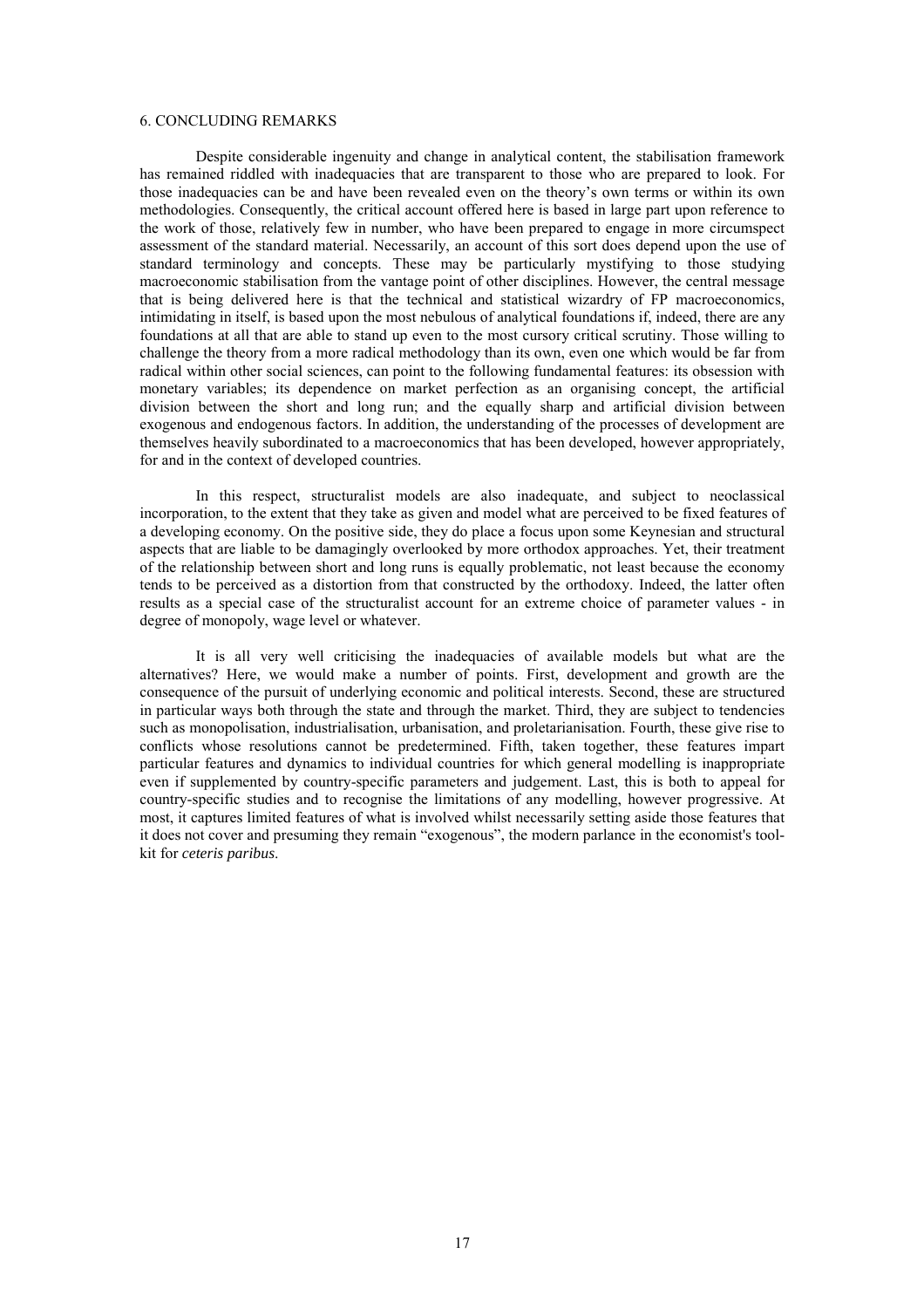#### APPENDIX 1: THE POLAK MODEL FOR FP

 The standard interpretation of the Polak model is to suggest that it determines money income but leaves its component parts, prices and real output, undetermined. Imports, Z, are lagged one period so that  $Z_t = z + mY_{t-1}$ , where Y is national income and z and m are parameters. Also  $M_t = kY_t$ , circular flow of income generated by level of money injection, where M is overall supply of money to the domestic economy; and  $M_t - M_{t-1} = X_t - Z_t + F_t + DC_t$ , where F and DC are increases in foreign inflows and domestic credit, respectively, and X is exports. Hence,  $kY_t - kY_{t-1} = (X - z + F + DC)$ .  $mY_{t-1}$ , where terms in brackets are assumed to be exogenous (and their time subscripts have been dropped). For equilibrium,  $Y_t = Y_{t-1}$ , and  $Y = (X - z + F + DC)/m = A/m$ . Note, X, z, F and DC all have the same effect but for sign.

 An import multiplier determines equilibrium income and, if Y is given at full employment or trend, then this serves to determine long run equilibrium price. For adjustment, with  $y_t = Y_t - Y$ , i.e. deviations from equilibrium, then ky<sub>t</sub> = (k - m)y<sub>t-1</sub>. Thus, y<sub>t</sub> converges to zero (if k>m). If in the short run,  $y_t>0$ , say because of an increase in domestic credit, then imports will be too high and foreign reserves will flow out, with some of the extra demand taken up in prices and some in output if there is some excess capacity. Ultimately, the long run equilibrium will have been reached with the extra imports in the meantime having been paid for through a loss in reserves. This will also have reduced the real domestic money supply to its appropriate level.

 One way of looking at the (Chicago) pure monetary approach is to see all of this occurring instantaneously, rather than over time. The economy is always at full employment. Increase in domestic credit, with a fixed exchange rate, cannot go into higher prices since these would then be higher than world prices and money would flow abroad to purchase. Consequently, the increase in the domestic money supply is matched by an immediate equal and opposite outflow of reserves. In other words, the domestic money supply is effectively fixed by world prices, the exchange rate, the level of output and the velocity of circulation. Any excess flows abroad. This also makes clear that the Polak version implicitly rejects the law of one price (if nominal income rises through prices in the short run) or fixed output (if it rises through output), and differs from the monetary approach in these respects.

#### APPENDIX 2: FP AS SIMPLE KEYNESIANISM

 In the refinement of the FP model, Polak and Argy (1971) do not lag imports and present a more complex and general model, one which endogenises many of the variables by making them interest-rate dependent. Using their equation numbers but our notation, and modifying parameter symbols slightly:

- (9)  $Y = C + I + G + X Z$
- $(10)$   $C = cY$
- $I = A br$
- (12)  $Z = zY$
- (13)  $F = V + gr$
- (14)  $hr = kY M$
- (15)  $B = X Z + F$
- (16)  $M_t M_{t-1} = B + DC$

This reverts to the original model (Appendix 1) when  $g=0$  (foreign flows are exogenous),  $b=0$ (investment ditto), and h=0 (money demand is interest-inelastic). Note that equations  $(9)-(12)$  give us the traditional Keynesian IS curve; (14) is the LM curve; and (12), (13) and (15) make up the BP curve.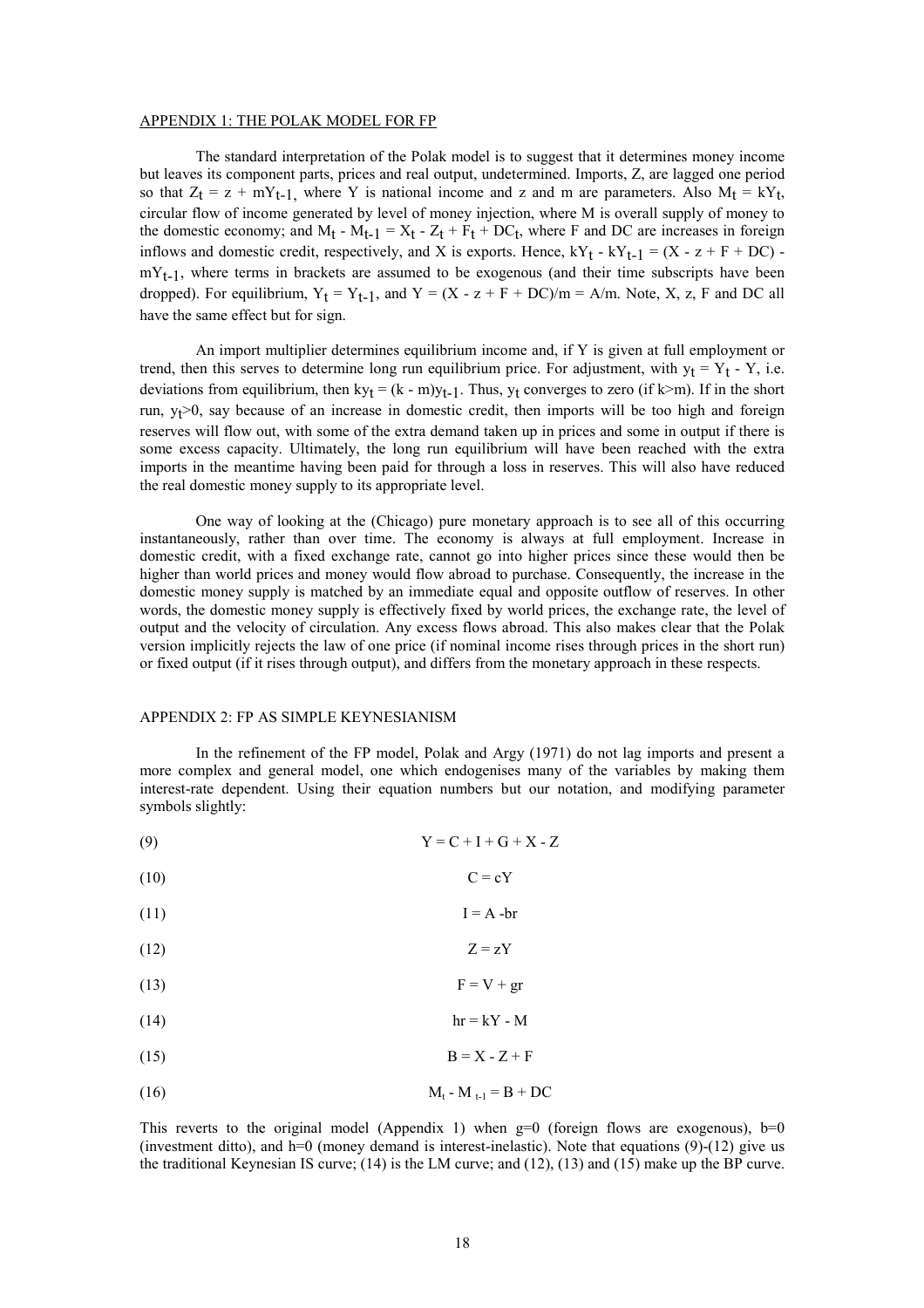This model is simply orthodox Keynesian macroeconomics applied to developing countries! It is recognised as such, p. 7:

The model ... contains the major behavioural features to be found in macromodels of the industrial countries.

 The only novelty is to be found in equation (16). It provides some dynamics for the model. This is justified as follows, p. 3:

*For reasons of simplicity*, this model makes no explicit allowance for reaction lags. (emphasis added).

But the only lag in the model is from (16), and this is presented as an important economic relationship (although it does imply that other variables will be lagged on their past values but only from their impact through this lag). Lack of other lags is presented as an analytical convenience. But lags in any of the other equations are just as likely in principle - it takes time for one variable, consumption C say, to respond to another, variable, Y say, whether this be for behavioural or for institutional reasons. These assumptions about lags are not about analytical convenience alone; they strongly reflect how we think the economy operates and how quickly we think some variables respond relative to others. We have to wait one period for our balance of payments to adjust the money supply, but everything else adjusts within the period or, as it were, instantaneously. As should be clear later on, if not already, a different lag structure will not affect the long run equilibrium as this is cast in stone by IS/LM/BP, equations (9)-(15). As before, the long-run equilibrium is for nominal income, with prices presumably falling out as a result of real output being given at the level of full employment.

 Both mathematically, and hence in economic terms, then, heavy emphasis is being placed on stabilisation through adjustment in the money supply. This is particularly so as Polak and Argy only examine the impact of a one-period change (together with the comparative statics of the long-run equilibrium - their equations  $(17)-(20)$ . Their method for doing so is clumsy and antiquarian. It is much easier, as always, to examine deviations from equilibrium (which determines Y\* *and* M\*, as the money supply adjusts over time through international flows of reserves). Long run equilibrium is given by (9)- (15) and  $M_t = M_{t-1}$ . From (9)-(12) and (14), simple algebra gives:

$$
Y(1 - c + bk/h + m) = A + G + X + bM/h
$$
 (A)

The inverse of the second term on the LHS is a Keynesian multiplier supplementing the standard import multiplier with leakages into money demand (the higher is k/h, the higher is the impact on the rate of interest of an increase in the transactions demand for money - from (14) - and the higher is b, the greater the depressing effect on the investment level - from (11)). Similarly, for the last term on the RHS where bM/h enters like autonomous expenditure, the higher b/h, the larger investment from an increase in the money supply (the more interest falls from (14) and the more the response from investment from (11). Note that this income determination is for domestic equilibrium and holds instantaneously as a relationship between income and the current level of the money supply. In this respect, it is similar to the earlier, simpler model - just set all the parameters equal to zero except b, k and h (which cancels to give kY=M).

 From (12)-(16), we can determine external balance. It involves a flow of reserves to compensate for the balance of payments, with corresponding change in the domestic money supply in the following period.

$$
M_t - M_{t-1} = X - mY + V + gkY/h - gM/h + DC
$$
 (B)

For equilibrium, i.e. the hypothetical values of Y and M for which there is no movement of reserves/money supply, the  $LHS = 0$ :

$$
Y(m - gk/h) = X - gM/h + DC
$$
 (C)

This time, on the LHS, the multiplier for Y reflects capacity to pay for imports, worse the higher is m but assisted by capital flows from higher interest rates (gk/h from (14) and (13)) and, on the RHS, Y is higher the lower is M (lower capital in-flow via g/h also from (14) and (13)).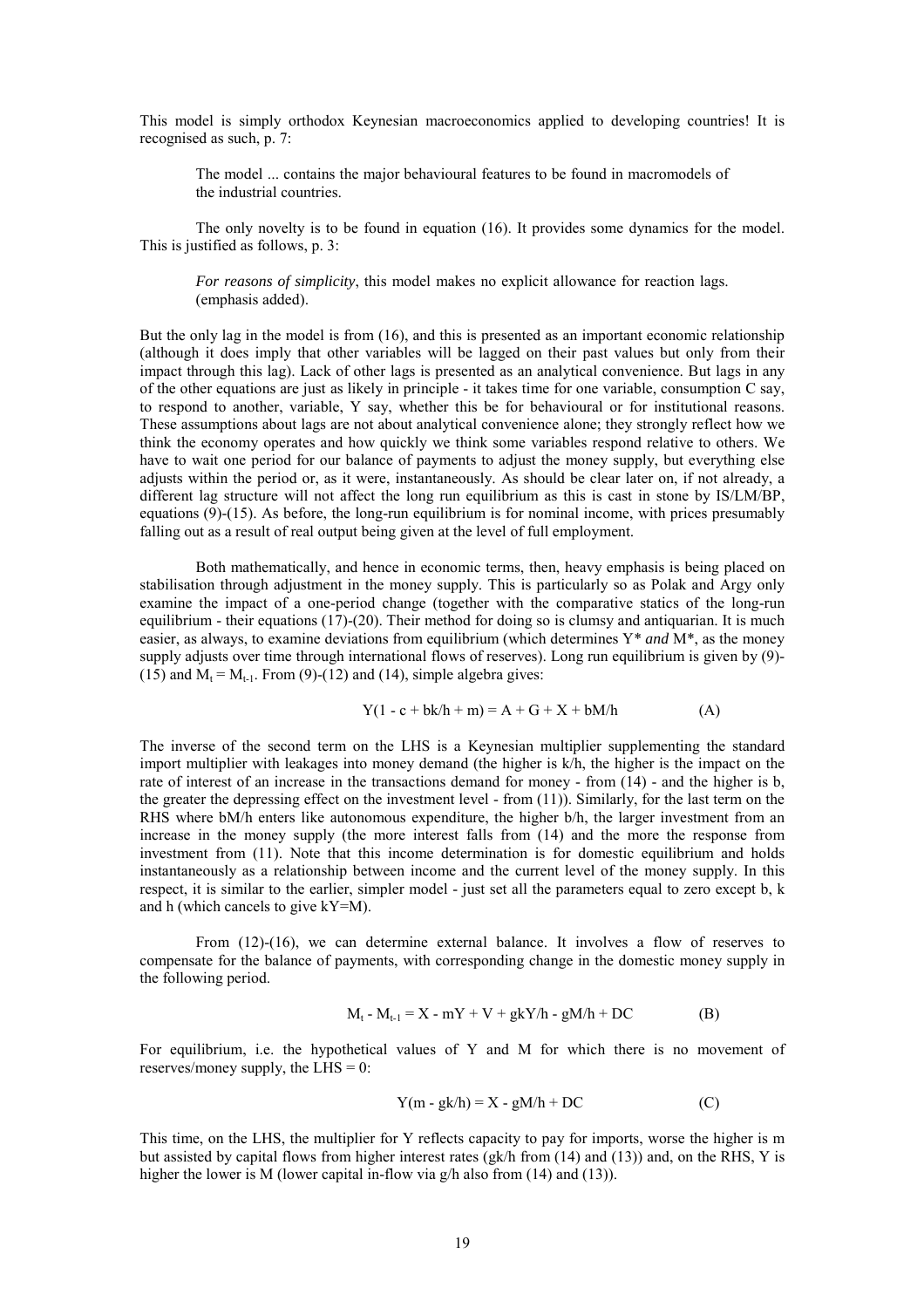The long-run equilibrium, giving  $Y^*$  and  $M^*$ , must satisfy both (A) and (C).  $Y^*$ , for example, is given by the messy value:

#### $(BgX+bDC+gA+gG+gX)/{g(1-c+bk/h+m)+b(m-gk/h)}$

This is just a complicated Keynesian multiplier whose multiplicity of terms should not blind us to the fact that it is a fixed, static level of nominal income (whose level would not be changed by a different lag structure since this is extinguished when determining the equilibrium). In short, the model is simply IS/LM/BP smoothly adjusting over time (or not, depending on lags and parameters) to its long-run equilibrium. Intervention might quicken this adjustment, alter its ultimate reserve position, but otherwise stabilisation is presumably about, and justified by, not allowing inflation and balance of payments deficits to get out of hand. In effect, this is to suggest that the economy no longer becomes represented by the equations as they damagingly break down (e.g. with unrealistically excessive capital inflows and need for excessively high interest rates). But this is not explicitly modelled – indeed, the model precludes it. If the argument is that stabilisation is required to prevent these normal relations from breaking down and making things very much worse, we might reasonably respond that we should seek to improve the underlying parameters if they are endogenous! Or is it that the endogenous parameters are only endogenous in one direction, that requiring austere intervention by FP? Either way, we do not have any account of how development (or the long run) is to be achieved (not least because the model is organised around static equilibrium).

#### APPENDIX 3: MODELING THE MARRIAGE

 The purpose here is to expose formally the critical limitations of the Khan and Montiel model of merging the short-run and long run models, respectively, of the IMF and the World Bank. This is to justify the results discussed informally in the main text. Their first equation is:

$$
dy = \alpha_0 + \alpha_1 dk \tag{1}
$$

where y is real output, k is capital stock,  $\alpha_0$  is an autonomous increase in productivity, and  $\alpha_1$  is the output-capital ratio.<sup>27</sup> It follows immediately that steady-state balanced growth is impossible unless  $\alpha_0$ is equal to zero. For, otherwise:

$$
dy/y = \alpha_0/y + \alpha_1 dk/y
$$

 Consequently, for constant dk/y (the real saving/investment rate, assumed constant at s, say), the growth rate falls asymptotically towards  $\alpha_1$ s, the Harrod-Domar warranted growth rate as y increases.

 This raises the issue of how to make a sensible treatment of the long-run growth path within this framework. An alternative to  $\alpha_0 = 0$  is to make the productivity increase proportional to the economic variables, y say, rather than a lump absolute sum, irrespective of the existing size of the economy. Then, the equilibrium growth rate simply becomes equal to  $w = \alpha_0 + \alpha_1 s$  which is a more traditional way of imposing exogenous technical progress. It is, of course, tempting to suggest that the alternative formulation offered by Khan and Montiel, in which steady-state growth (i.e. long-run equilibrium) is impossible and (the absurd assumption that) the absolute contribution of technical progress is independent of the economy's scale, is a reflection both of the pessimistic and short-run outlook of the posited framework. This is a theme that will recur throughout what follows.<sup>[28](#page-29-0)</sup>

 Consider, for example, the role of taxation, t, and government expenditure, g. With s now standing for the saving rate out of disposable income, and the government budget surplus (or government saving) being translated into net investment. Then, for Khan and Montiel:

$$
dk = s(y-t) + (t-g)
$$

 Again, without going into the simple details, steady-state balance growth is not possible unless t and g are made proportional to income. And, the short-run view makes a higher level of government expenditure and a lower level of taxation seem unduly disadvantageous to growth since, in the long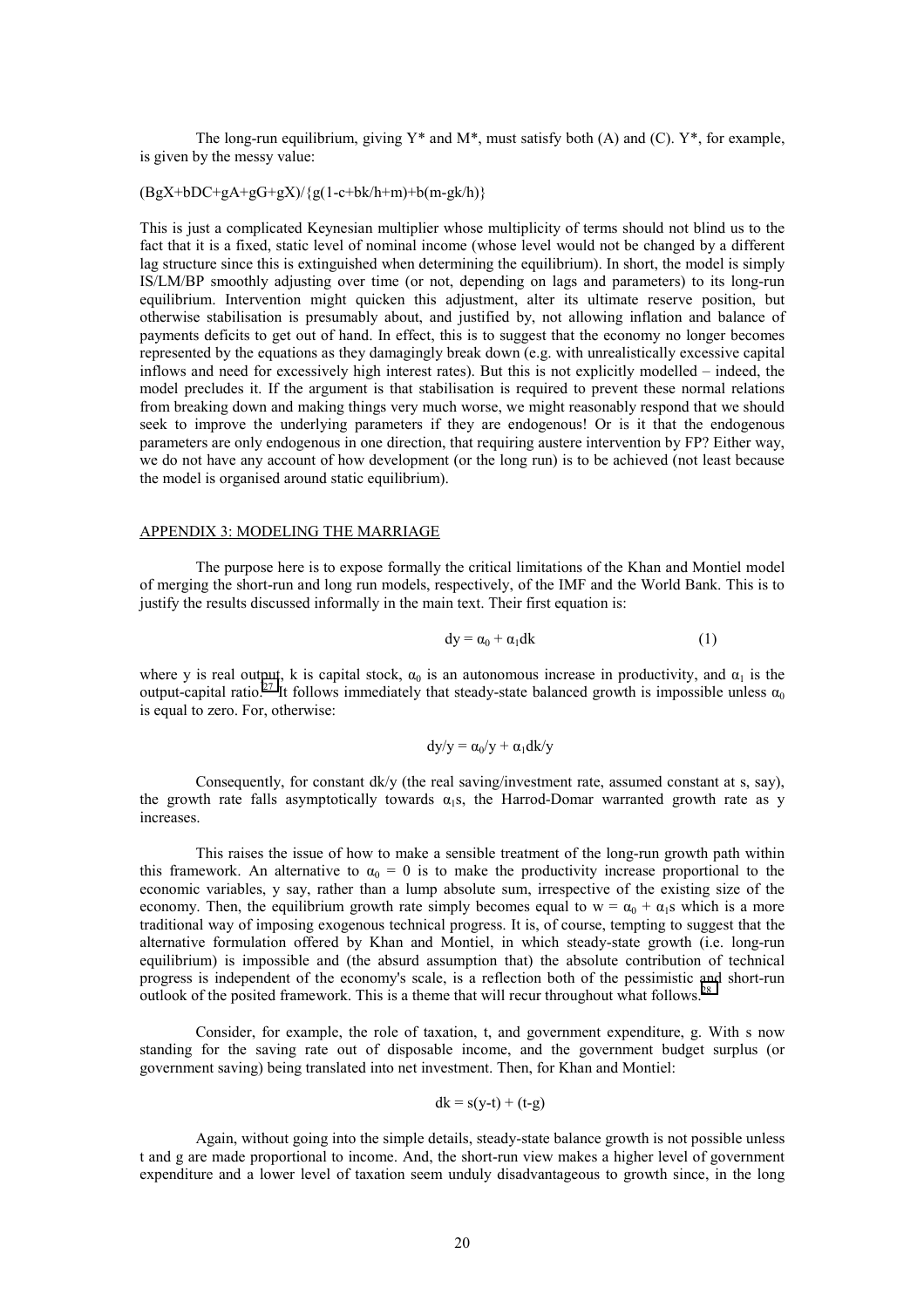run, short-run increases above trend will subsequently fade into insignificance. If we assume that government expenditure has no impact on growth, surely unreasonable in the long run, then if t and g now stand for their proportion of long-run income:

$$
w = dy/y = \alpha_0 + \alpha_1 s + \alpha_1 t(1-s) - \alpha_1 g
$$

 Thus, t and g are equivalent to a positive and negative shift, respectively, in the warranted rate of growth on the assumption, it is worth repeating, that the public saving is translated into real investment and government expenditure makes no contribution to the growth rate.<sup>[29](#page-29-0)</sup>

Now let the balance of trade deficit in foreign currency be B.<sup>30</sup> This is equivalent to an in-flow of real resources so that the growth equation becomes modified as follows:

$$
dy = wy + (\alpha_1 e/p)B
$$
 (2)

where p is the domestic price level, assumed to be equal to e for purchasing power parity, and e is the exchange rate. Here, the trade balance is being allowed to vary with the real exchange rate, e/p, which is an index of competitiveness. The higher is p or the lower is e, the more expensive are domestically produced goods, although the law of one price is not presumed to apply in that demand does not grow indefinitely or collapse completely in case e and p are not equal to one another. The introduction of the price variable e/p allows the RMSM model to be integrated with the FP model.

 But, to proceed further, it is necessary to be more specific about B. To allow for steady-state balanced growth, assume for the moment that there is trade balance when output grows at its warranted rate, w, and prices are at world levels. In other words,  $e=p$ ,  $B=0$  and  $dy/y = w$  all hold in long-run equilibrium. First, it is crucial to recognise that Khan and Montiel violate these assumptions, implicitly precluding the possibility of steady state. For, their balance of trade (deficit) function is essentially given by:

$$
B = B_0 - ap/e + by \tag{3}
$$

 Consequently, as y grows, there is an automatic movement into balance of trade deficit unless the real domestic price level, p/e, falls at the same rate for which, of course, long-run equilibrium is impossible, since it requires  $p/e = 1$ . Once again, this reflects both a short-run and pessimistic outlook, in which a trade deficit grows with domestic income. It is as if there is no absolutely no potential for export market growth, so that at purchasing power parity,  $p=e$ , the short-run deficit arising out of growth of domestic income is projected into the long run. For steady state, it is necessary to assume that world markets will grow at the same rate as the domestic warranted rate of growth. However, it is still possible to retain the short-term features that appear to motivate Khan and Montiel. B should be a negative function of p/e, equal zero when both  $p=e$  and  $y=y_0e^{wt}$ , and be a positive function of  $y/y_0e^{wt}$ . Khan and Montiel's specification is a negative function of  $p/e$ , but does not equal zero at  $p=e$  and  $y=y_0e^{wt}$  (so that long-run equilibrium is impossible) and is a positive function of y so that any sustained growth inevitably creates a balance of trade deficit. Although the notion that growth of exports and the domestic economy must be the same is far from realistic, it is surely preferable to precluding growth other than through a balance of trade deficit! A simple suitable functional form for B, that captures the required short-run features with the possibility of long-run balance, might be:

$$
B = Z(p/e)y - X(p/e)y_0e^{wt}
$$
\n(4)

where Z and X are imports and exports, respectively, and  $Z > 0$ ,  $X' < 0$ , and  $Z(1) = X(1)$  for p=e.<sup>[31](#page-29-0)</sup>

 In short, even to allow for sustainable long-run growth, the model of Khan and Montiel has to be modified with equations (2) and (4) replacing (1) and (3), respectively. Otherwise, zero is the only possible long-run growth rate.

 From (2) growth depends simply on the resources devoted to investment from saving and the balance of trade deficit. The latter, however, has to be covered by an out-flow of reserves, R, with the balance of payments account completed by a flow of interest on the difference between foreign capital, F, and reserves, and the new in-flow of foreign capital: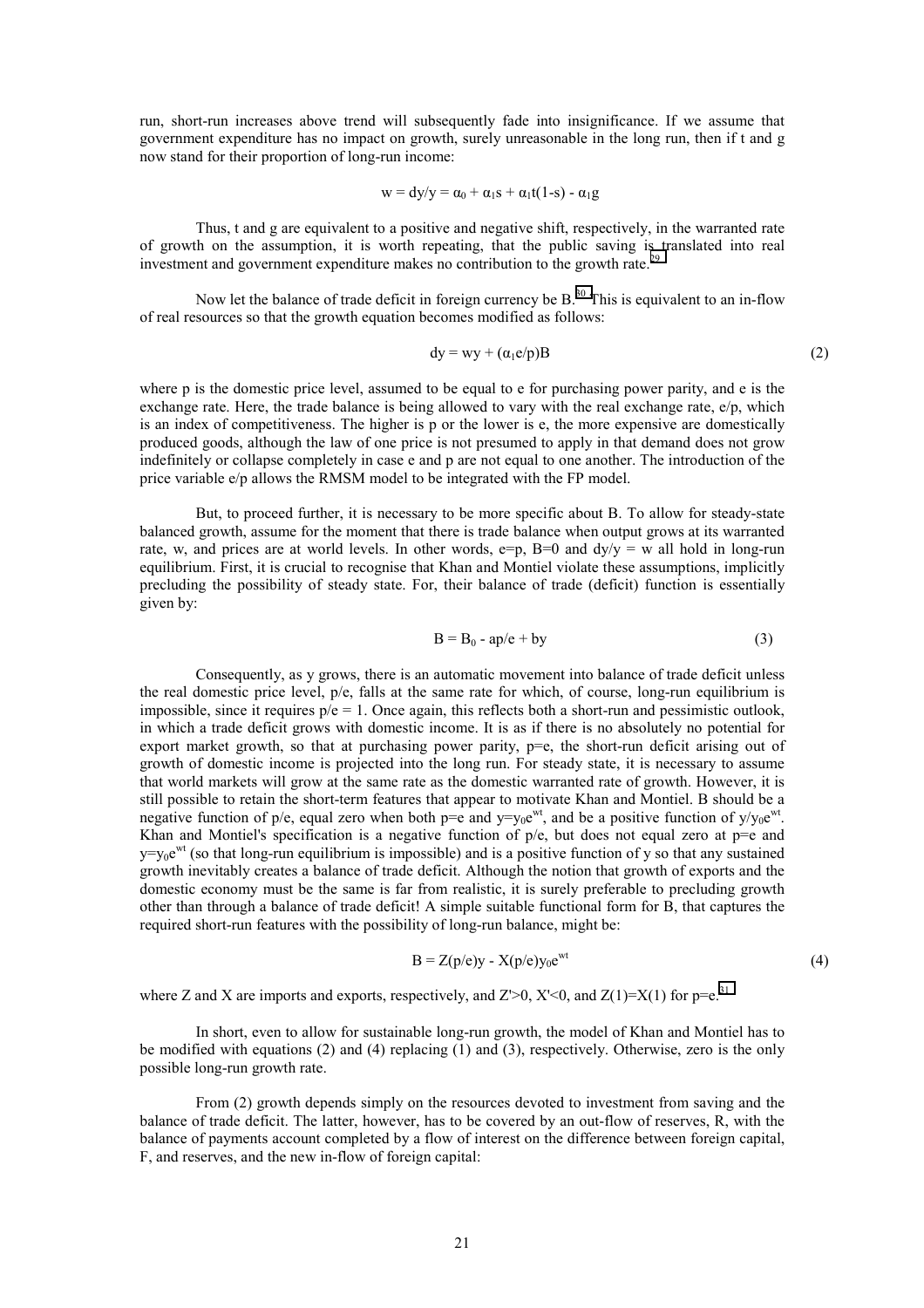$$
dR = dF - B - i(F - R)
$$

where i is the rate of interest. Rearranging:

$$
B = dF - dR - i(F - R)
$$
 (5)

 From (2) and (5), the RMSM model follows with the growth rate determined by the extent to which the balance of trade deficit, B, can be funded by reserves or foreign in-flows:

Can we assume, as before, that there is balance of trade in the long run? First,  $p=e$  from purchasing power parity. From the supply-side, if trade does not balance in the long run, the growth rate will be shifted by the amount  $\alpha_1 B/y$ . For steady-state, B must equal zero or grow, in equilibrium when p=e, at the same rate as y. In this latter case, the growth rate becomes  $w+ \alpha_1 B_0/v_0$ , where the zero subscript denotes initial value for a variable growing at constant rate. Consequently, a permanent balance of trade deficit at equilibrium prices is consistent with steady-state, but is equivalent to an upward shift in the warranted rate of growth. Hence  $g = w + \alpha_1 B_0/y_0$  Of course, a persisting and growing trade deficit needs to be financed, either by an inflow of foreign investment, F, an outflow of foreign reserves, R, or a balancing net inflow of interest payments on reserves.

 The exact conditions under which this is possible are laid out in an Appendix 4. Note that, for steady state, exports and imports must both grow at the same rate as the economy, even if not equal to one another. For, if both grow steadily at different rates, the balance of trade, B, and hence the economy, cannot grow steadily. De Pinies (1989) constructs a discrete model of the ratio of net debt to exports by assuming that exports and imports grow at different exogenously given rates, together with a given rate of interest. This is not consistent with steady-state growth as modeled here. On the assumption that imports and exports do grow at the same rate ( $b=1$  in his terminology), the debt to export ratio is unstable when  $|a|>1$ where a is the ratio of one plus the rate of interest to one plus the rate of growth of exports, unless certain initial conditions are exactly satisfied. This is like a special case of the results to be given here in the appendix, with trade given exogenously and independent of both output and domestic prices.

Whilst some might already be convinced that such possibilities are unrealistic in the long run, especially for developing countries under stabilisation, and because the shift in the growth rate and corresponding means of financing it can be netted out for the purposes of examining short-run movements around the trend, it will be assumed in what follows that B=0 in long-run steady-state. Note that, for this case, in long-run equilibrium, then the rate of growth of (F-R) is given by i since, with B=0 in equation (5),  $dF-dR = i(F-R)$ .

 This completes the supply-side of the economy. The following proceeds by inserting these modified equations into the remaining elements of their model marriage, by adding the short-run analysis drawn from FP.<sup>32</sup> This is in order to examine the relationship between the short and long runs. The demand-side, FP model, includes the identity for the balance of payments, and the generation of nominal income through the money supply as in the monetary approach to the balance of payments. This gives:

$$
v\{(1-\theta)p+\theta e)\}y = eR + D \tag{6}
$$

where v is the inverse of the velocity of circulation, D is domestic credit and θ is the weight of importables.[33 T](#page-29-0)hrough this and the previous equation, the level of reserves adjusts according to the balance of payments, and the level of nominal income adjusts according to the domestic and international sources of money.

It follows by taking differentials of (6) that:

$$
edR = vdy{p(1-\theta)+\theta e} + vy(1-\theta)dp - dD
$$
 (7)

But, from  $(5)$ :

 $dR = dF - B - i(F-R)$ 

Substituting for R from (6) gives: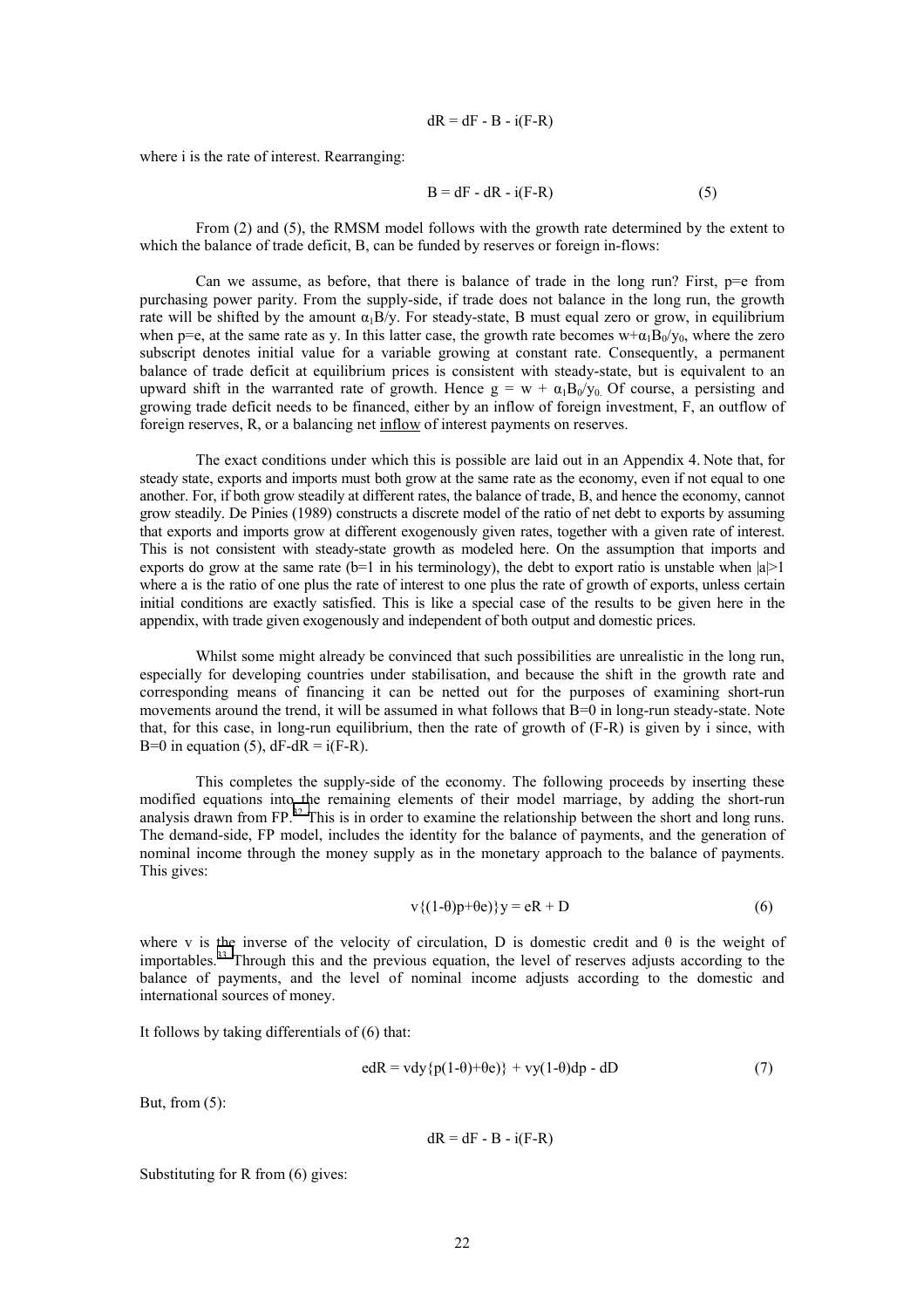$$
dR = dF - B - (i/e)[eF - v\{(1-\theta)p + \theta e\}y + D]
$$
\n(8)

 Eliminating dR between (7) and (8), and re-arranging and collecting terms, this leads to the following solution for dp in terms of p and y:

$$
v(1-\theta)dp = v\{(1-\theta)p+\theta e\}(i-dy/y) + (edF+dD)/y - i(eF+D)/y - eB/y
$$
\n(9)

In steady-state long-run equilibrium,  $dy/y = w$  (or  $y=y_0e^{wt}$ ), B=0, and p=e, and also dp=0. Substituting into (9) gives:

$$
ev(i-w) + (edF + dD)/y_0e^{wt} - i(eF + D)/y_0e^{wt} = 0
$$

This is a differential equation in  $M=ef+D$ , that part of the money supply made up of foreign capital and domestic currency, leaving aside own reserves R. Whilst the first component, eF, might be thought to be subject to uncertainty, the second can be controlled. In other words, the economy can be sustained in steady-state balanced growth by setting M according to:

$$
v(i-w) + (dM-iM)/y_0e^{wt} = 0
$$

The solution is given, for some constant  $A_0$ , by:<sup>[34](#page-29-0)</sup>

$$
M = A_0 e^{it} + y_0 e^{i\omega t}
$$
 (10)

 This rule for M will keep the economy in long-run equilibrium. It allows for two components of the money supply, one to grow at the rate of interest (to keep up with debt payments), and one to grow with the economy to allow for transactions.<sup>[35](#page-29-0)</sup>

 Now, although the rule for M given by (10) sustains equilibrium, it is not necessarily the policy to be adopted out of equilibrium. However, on the basis of uncertainty over foreign flows and in order to examine stability properties of the model, assume that the money supply rule given by (10) is adopted. Substituting (10) in (9) yields:

$$
v(1-\theta)dp = v\{(1-\theta)p+\theta e\}(i-dy/y) + M_0e^{wt}(w-i)/y - eBy
$$

But, from the supply-side, given by equation  $(2)$ , substituting for  $\frac{dy}{y}$  yields:

$$
v(1-\theta)dp = (w-i)\{M_0e^{wt}/y - v[(1-\theta)p+\theta e]\} - eB/y\{1 + \alpha_1v[(1-\theta)p+\theta e]/p\} (11)
$$

Consider now the adjustment of  $p$  and  $y$  over time from equations (2) and (11). For the case where  $w=i$ , the first term on the RHS of equation (11) for dp drops out, and both p and y can only take on their equilibrium values when B=0, see also equation (2). When B>0, y exceeds its warranted growth rate, w, and p decreases, and vice-versa for B<0. Figure 1 shows that the equilibrium,  $y/y_0e^{wt} =$ 1 and p=e, is unstable. The locus of B=0 is negatively sloped (trade balance with too high y if too low  $p/e$ ). As the only point at which the adjustment over time can cut the B=0 curve is at full equilibrium itself, it can be shown that there is no such path to equilibrium. With a balance of trade deficit, y grows too fast and, although p falls, the trade deficit persists because of the effect of too rapid output growth.

For the case where  $w\neq i$ , equation (11) becomes:

$$
v(1-\theta)dp = (w-i){\text{evy}}_0e^{wt}/y - v[(1-\theta)p+\theta e]{\text{e}} - eBy\{1 + \alpha_1v[(1-\theta)p+\theta e]/p\}
$$

For  $w>i$ , consider the locus of dp=0. When p and y are both above their equilibrium values, both -B and the first term on the RHS of the above equation are negative. It follows that one of these variables must be above and one below its equilibrium value for  $dp=0$ . More generally, for plausible functional forms for B, it can be shown that the locus of  $dp=0$  lies above, is steeper than, the curve  $B=0$ or where y takes on its equilibrium value. The phase diagram for this situation is shown in figure 2. Once again, the equilibrium is unstable but, in this case, it contains a saddle-point with a single path to equilibrium.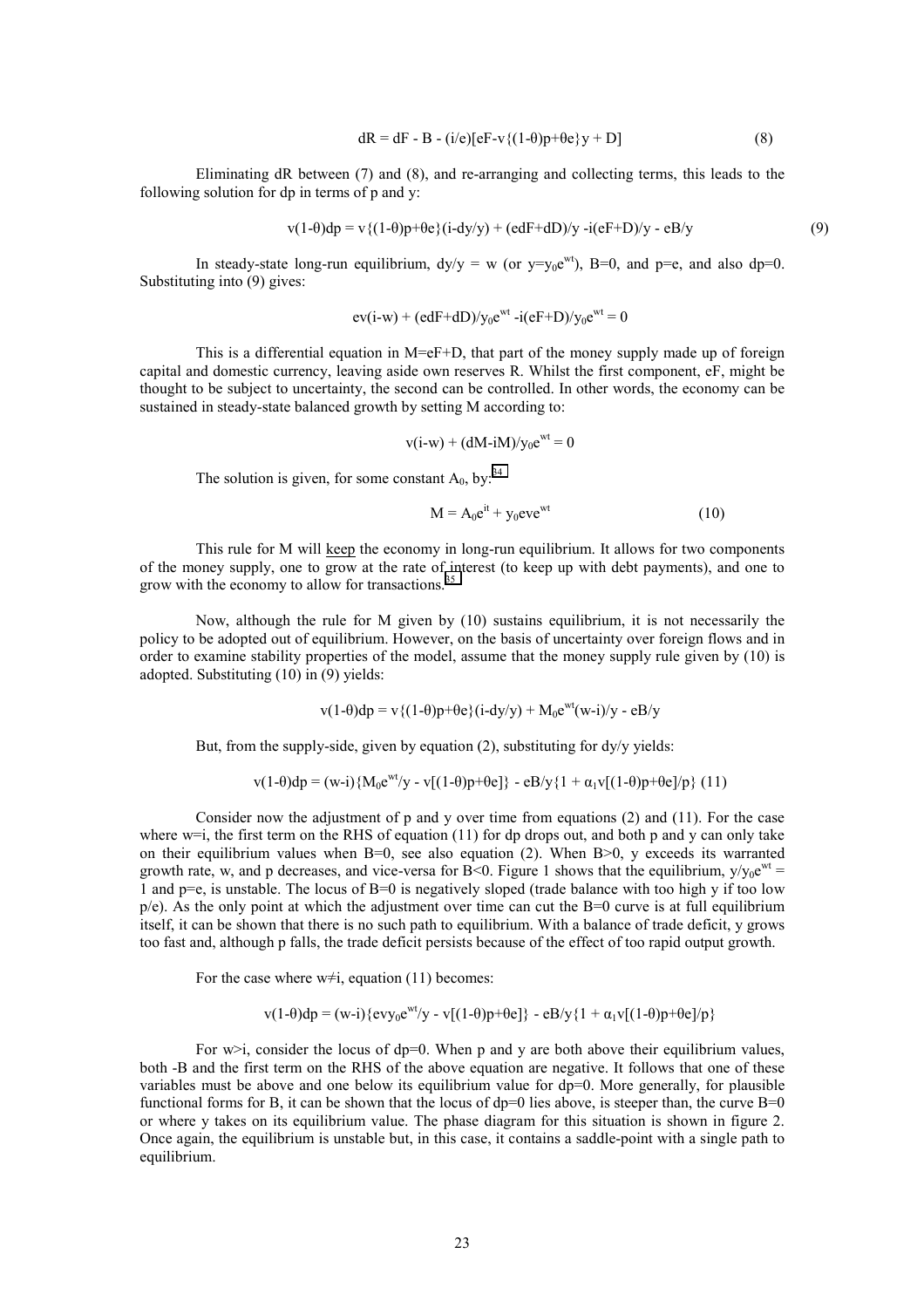This can be illustrated as follows. Recall from (5) that, in long-run equilibrium, F-R grows at the rate i, but that  $M = A_0 e^{it} + y_0 e^{i\theta}$  grows at the rate w. If, for convenience it is assumed that both F and D grow at the rate w, then  $R=R_0e^{it} + F_0(e^{wt} - e^{it})$ . As w>i, R also grows, even if asymptotically, at the rate w. If there is an initial balance of trade deficit, B>0, and the price level is too high but the initial growth rate too low (to the south-east of equilibrium), then this implies that the initial level of reserves, R, is too high for equilibrium. With the trade deficit, B, allowing the growth rate to increase to its equilibrium level, it may just be sufficient to off-set the natural growth in reserves, given by  $w > i$ , and hit the appropriate proportions of R and M at the equilibrium. Otherwise, there is instability.

Now consider the case where i>w. This renders ambiguous the slope of the locus of  $dp=0$ , although it is plausibly less steep than for w=i. It can even be positively sloped. It implies that the equilibrium has a saddle-point, with one path to equilibrium, the model otherwise being unstable, figure 3. Thus, although there are interest rates higher than the growth rate, this can be stabilising should the natural run-down of reserves, on debt payment for  $F$  for  $\geq$  w, once again fortuitously place monetary stocks in the right proportions with the passage of time.

The two cases for which  $\neq w$  now explain why equilibrium is unstable without saddle-point for i=w. For, in this case, the ratio of reserves R to money supply component M cannot adjust even by chance to equilibrium proportions, since the adjustment can only be made through the difference between i and w.

 The results of the analysis can be briefly summarised. First, despite claims to the contrary, the merged model proposed by Khan and Montiel does not combine the short and long runs to provide a theory of growth and adjustment. Second, this is because long-run, stable growth is precluded in their own version of the marriage. Third, the resulting pre-occupation with the short run is unduly pessimistic with the scope for adjustment (through policy-inspired parameter shifts in factor productivity and balance of trade, for example) being unscaled relative to output and, hence, increasingly limited automatically as growth occurs. Fourth, if the model is amended to allow for the possibility of steady-state balanced growth, it generally leads to unstable outcomes unless holdings of foreign reserves start or adjust by chance to the right proportions, or unless the monetary authority has the capacity both to identify the long-run growth path and to adjust to it directly. Finally, this implies that the table of results produced by Khan and Montiel, connecting shifts in exogenous and policy variables to adjustment in one period, are either totally meaningless or totally unnecessary. In case of imperfect monetary policy and instability, first period shifts do not necessarily indicate subsequent direction of movement nor changes in the underlying growth path, if any. For a perfect monetary authority, adjustment is irrelevant; it goes straight to the appropriate growth path.

 Thus, the model presented by Khan and Montiel does not satisfactorily address the long run. It is worth recalling the economic assumptions on which it is based which tend to be obscured by the complexity of the algebra and their being mingled with accounting identities. There are saving, demand for money, production and balance of trade functions, all of which are extremely simple. It hardly seems that an apposite model of the long run could emerge from such a simple framework, let alone address the short run and the articulation between the two. It is totally incapable of addressing the fundamental policy issues of how to generate productivity increases and sustain international competitiveness. How the corresponding causal factors are situated relative to the short and long run is also necessarily absent. Further, as in all steady-state, long-run growth models, shift in the composition of output to reflect modernisation, industrialisation, or whatever, is inevitably absent even though this is the one concession that Agénor and Montiel (1996) make in constructing a specifically development macroeconomics, on which see below. Presumably, such sectoral and socio-economic transitions can be left to microeconomics and market forces.

#### APPENDIX 4: STEADY-STATE GROWTH WITH A GROWING BALANCE OF TRADE DEFICIT

In long-run steady-state growth with a persistent trade deficit growing at rate g so that  $B=B_0e^{gt}$ that:

$$
g = w + \alpha_1 B_0/y_0
$$

For dp=0 and p=e in long-run equilibrium, from equation  $(9)$ , equilibrium for M is given by: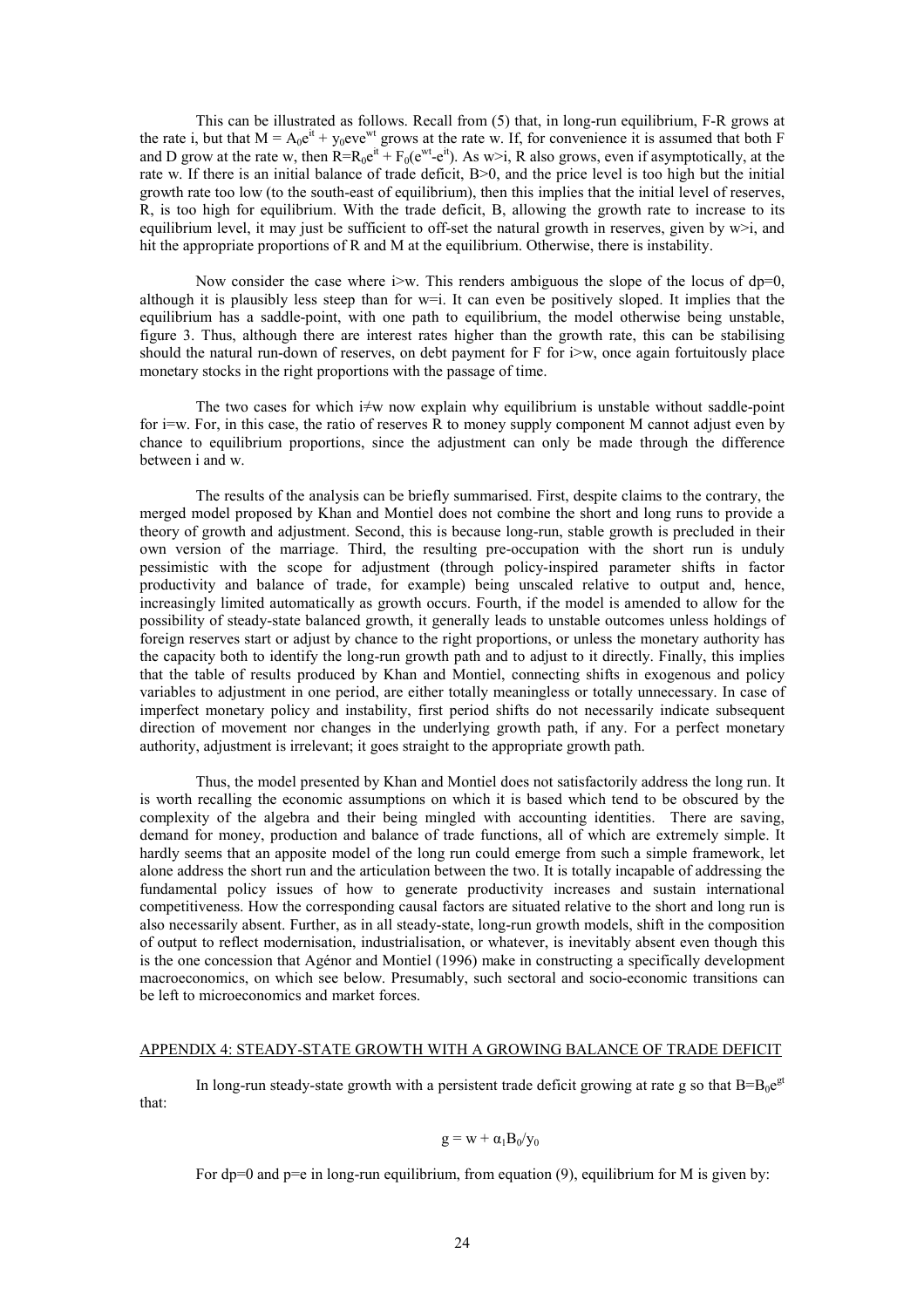$$
y_0 \text{ev}(i-g) e^{gt} + dM - iM - eB_0 e^{gt} = 0
$$

Hence, as long as  $g\neq i$ :

$$
M = A_0 e^{it} + (y_0 e v + e B_0 / {g-i}) e^{gt}
$$

This is a generalisation of the previous result, equivalent to a shift in  $y_0$ ev by the amount  $eB_0$ / $\{g_i\}$ , so that the analysis goes through as before. For the exceptional case,  $g=i$ , the equation for M becomes:

$$
dM - gM - eB_0e^{gt} = 0
$$

This has solution,  $M = (M_0 + eB_0t)e^{gt}$ . Without going into details, when this is substituted back into the short-run equations, whether there is stability or not is ambiguous, depending upon the elasticity of the balance of trade with respect to prices. This is hardly surprising as a simpler model, such as that of the J-curve, would create perverse effects if balance of payments worsened in the short-run in response to devaluation.



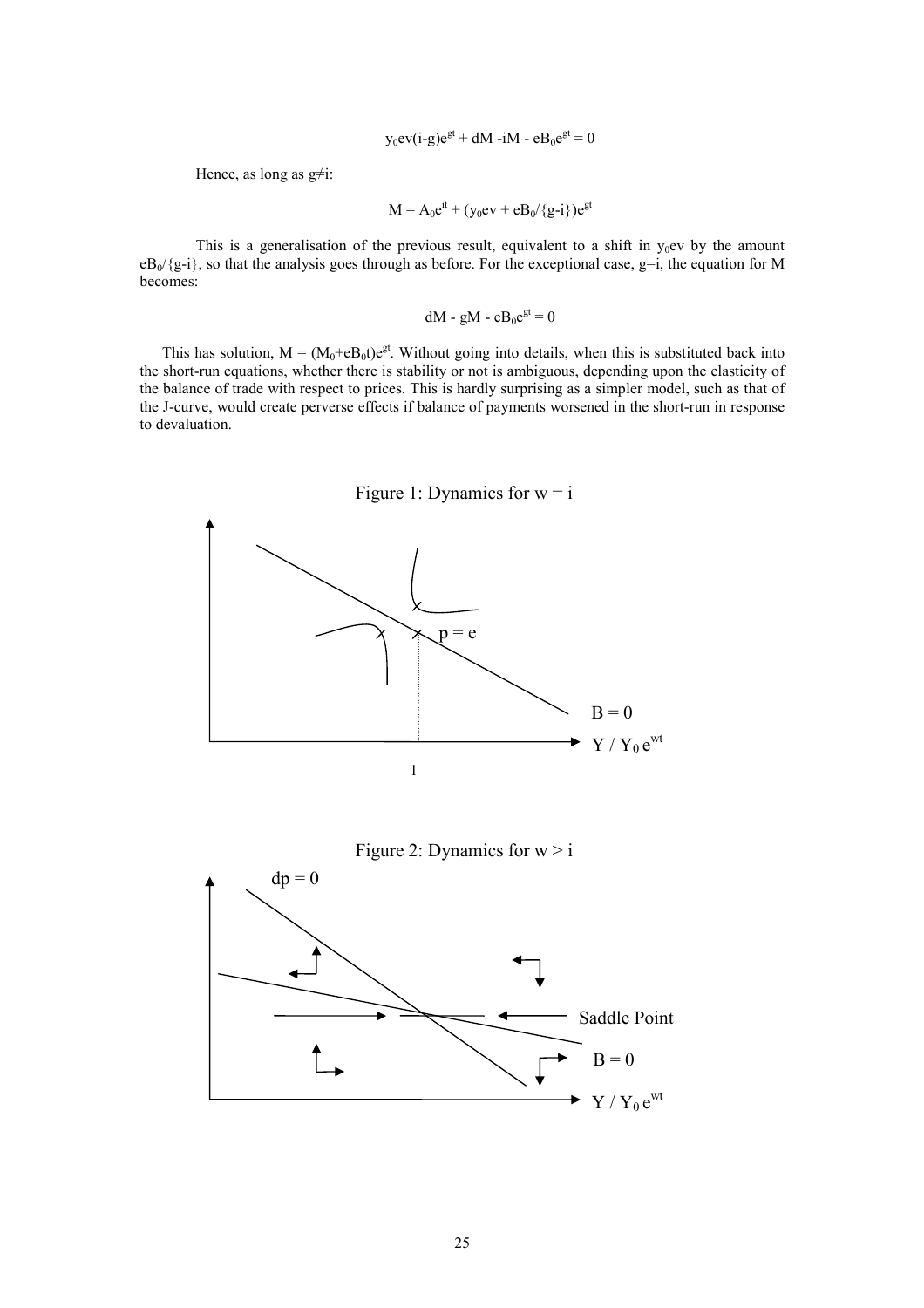Figure 3: Dynamics for  $w < I$  with dp = 0 negatively sloped

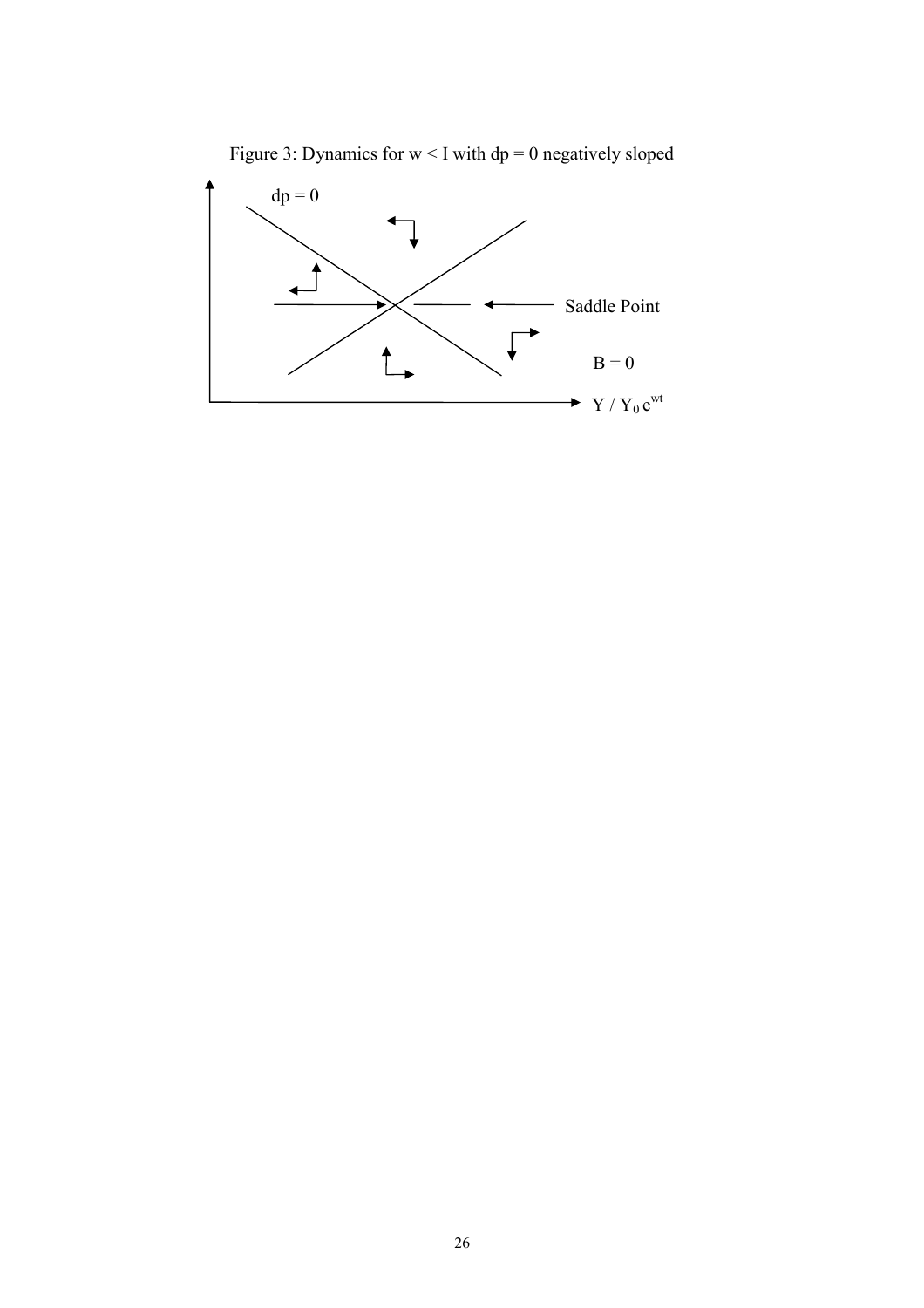### **Endnotes**

\* We offer this paper in the spirit and content of the work of Korkut and Oktar. It seeks to command and stretch the orthodoxy, undermining it on its own terms from more realistic and progressive perspectives. It both seeks originality whilst enabling students and others to draw upon and go beyond their mainstream learning. For this reason, most of the technical material has been included but placed in appendices to allow the arguments to flow freely and be accessible. The paper originated with Fine (1994) but is a revised version of Fine and Hailu (2000).

<sup>1</sup> For critical overviews, see Fine (2001, Chapter 8), Fine et al (eds) (2001), Hildyard (1998) and Standing (1999).

<sup>2</sup> See Wade (2001) for an account and Chang (ed) (2001) for a useful collection of Stiglitz's recent papers.

<sup>3</sup> For an account of the content and emergence of the new Keynesian macroeconomics in the context of labour markets, see Fine (1998, Chapter 2).

<sup>4</sup> As Polak's paper was downloaded from the internet, page references are not given.

<sup>5</sup> They refer explicitly to Taylor (1979, 1983 and 1991).

 $6$  As Ascher (1996, p. 333) aptly puts it:

The connections among economic theory, analytic approaches, and economic policy prescriptions have often been very loose. This has permitted the translations of neoclassical theory into applications and policy doctrines that have strayed rather far from original neoclassical tenets. This looseness has permitted the neoclassical *methodological* framework to swallow up alternative, so-called structuralist theoretical models. However, this neoclassical imperialism or consensus has limited the explicit consideration of development strategies, if not excluding the de facto selection of sectoral and distributional strategies. At the same time, the looseness has left neoclassical approaches vulnerable to suspect associations with regressive distributional doctrines, through equally loose or even unfair associations with austerity programs and "trickle-down economics".

<sup>7</sup> Whilst this is a mimeo, it reflects the work of those close to the IMF and/or World Bank. It might be refined for publication, but this does not get away from the nature and quality of the thinking involved from the outset.

<sup>8</sup> So-called for one (small) country, with two sectors (exports and non-traded) and three goods (imports also).

 $9^9$  See Fine (2000) and Kenny and Williams (2001).

<sup>10</sup> Polak was Director of the Research Department at the IMF from 1958 to 1979.

<sup>11</sup> Polak and Argy (1971), for example, adopt a simple version of the IS/LM/BP model. See Appendix 2.

<sup>12</sup> See also Khan et al (eds) (1991), especially Khan et al (1991, p. 9) who concludes:

As evident from the papers in this volume, all these factors combine to make today's models quite different in both form and substance from those of yesterday.

 $13$  Taylor (1988, p. 7) sets out the goals of stabilisation policies as described here.

<sup>14</sup> See Crockett (1981), Khan and Knight (1981, 1982 and 1987) and IMF (1987).

<sup>15</sup> This process is aided by devaluation and a fall in demand for imported goods. This simultaneous relationship between external and internal resource gaps can be demonstrated as follows:  $Z - X = (I - S)$  $+$  (G - T).

<sup>16</sup> Mussa and Savastano (1999, p. 3) also note that:

[M]ember's more basic objectives of high output growth alleviating poverty, and so forth are not explicitly among those core areas. This does not imply unconcern with these objectives, but rather the priority that a country experiencing severe balance of payments difficulties must assign in the shorter term to ameliorate these difficulties and correcting the macroeconomic and structural imbalances at their root, in order to achieve more basic objectives in a sustainable manner over the longer term.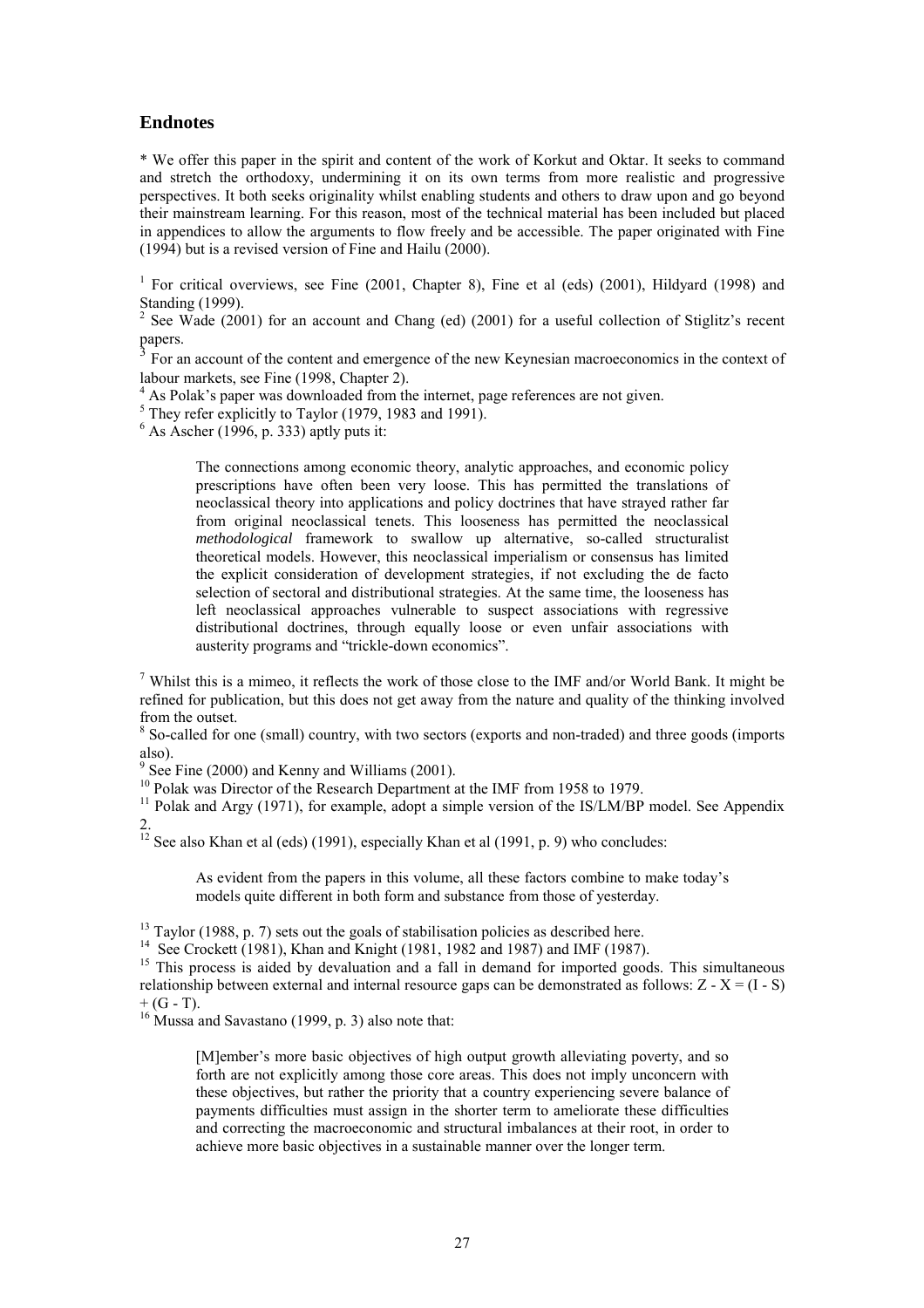$17$  See Deraniyagala and Fine (2001) for a critical overview of the tensions between trade theory and trade policy.

 $18$  Helleiner (1983, p. 352) notes that:

Getting prices right is slow-acting medicine in poorest countries where markets function more imperfectly because of rigidities, inflexibilities, and market segmentation. The short- to medium-term burden of adjustment inevitably fall disproportionately upon income and the volume of imports.

<sup>19</sup> Poverty Reduction and Growth Facility.

<sup>20</sup> The gesture, however, was not taken seriously among the critics as it meant strict conditionalities and long-term involvement of the IMF in a nation's policy decision-making process. Moreover, the shift from short-term stabilisation to structural adjustment was merely a longer-term financial commitment rather than a major paradigm shift in ideological or theoretical terms. The IMF even in its structural adjustment programs relied on the traditional policy instruments. Exchange rate adjustment (devaluation), credit restraint and raising interest rates are the main policies still pursued. Moreover, the effect of adjustment on poverty alleviation has also become an important issue, Tanzi (1994). Even those closely associated with the IMF doubt the efficacy of macroeconomic adjustment in addressing poverty issues, Polak (1991).

 $2<sup>1</sup>$  The quotes are taken from the subtitle and title of their article, respectively. See also Khan and Montiel (1990).

<sup>22</sup> For a critical exposition of the Khan and Montiel approach, see Tarp (1993) and Tarp and Brixen (1996), for example.

 $^{23}$  Khan at al (1990) are not alone in attempting to merge the FP with other out put models. The paper by Chand (1989) extended the basic FP model by endogenisig nominal income within the FP framework itself. A more recent paper by Mikkelsen (1998) conducted an empirical exercise for El Salvador using the FP models with a neoclassical model of output determination. According to him, the FP framework could be modified and "an external debt bloc would be useful in order to give a more complete description of the debt dynamics", p. 16.

 $24$  Khan et al (1990, p. 178) also argue that the FM and RMSM survived for long despite their restrictive assumption because the models are "very transparent and thus easily understood. They also require very little information behaviour and are easy to apply". However, it is not clear how such a complex issue such as growth can be captured with such simple restrictive models in the first place and the consequent more complicated merged model.

 $25$  As in much economics, the precise distinctions and connections between the long and short runs are left vague as well as the justification for them.

 $26$  In his comment on the marriage of the IMF and World Bank models, Polak (1990) argues the attempt, firstly, "incapacitates each from doing its own job", secondly, "the simplicity that accounted for part of attraction of the two models is lost in their merger", p. 184, and, finally, apart from intellectual curiosity, "it adds little to our knowledge on the crucial issues of growth-oriented adjustment", p. 186. As far as the objective of raising output, Polak (1997) doubts that:

With respect to the second dimension, it is curious that for their medium-term macroeconomic projections both the IMF and the World Bank continue to rely on highly mechanical growth models of the Harrod-Domar family, first developed in the late 1940s. In these models there is no place for what the two institutions themselves consider the most important factors determining the growth of developing countries, such as outward orientation, realistic prices, privatisation, reform of the financial sector, and, in general, government attitude toward the economy… In a formal sense, it would not be particularly difficult to introduce these three extensions into the model. But that would be essentially useless unless it were also possible to obtain some order of magnitudes of the coefficients for the variables in the newly introduced equations. And that, unfortunately, is not possible. In this setting, the IMF has had to forgo the comfort of its own model and base its conditionality on a set of ad hoc instruments that seemed plausible in the circumstances.

<sup>28</sup> Selowsky and van der Tak (1986) employ the RMSM model to determine the shifts in the savings rate, the capital-output ratio, the export surplus and the availability of foreign finance which will warrant a

 $27$  Labour is implicitly assumed to be unlimited.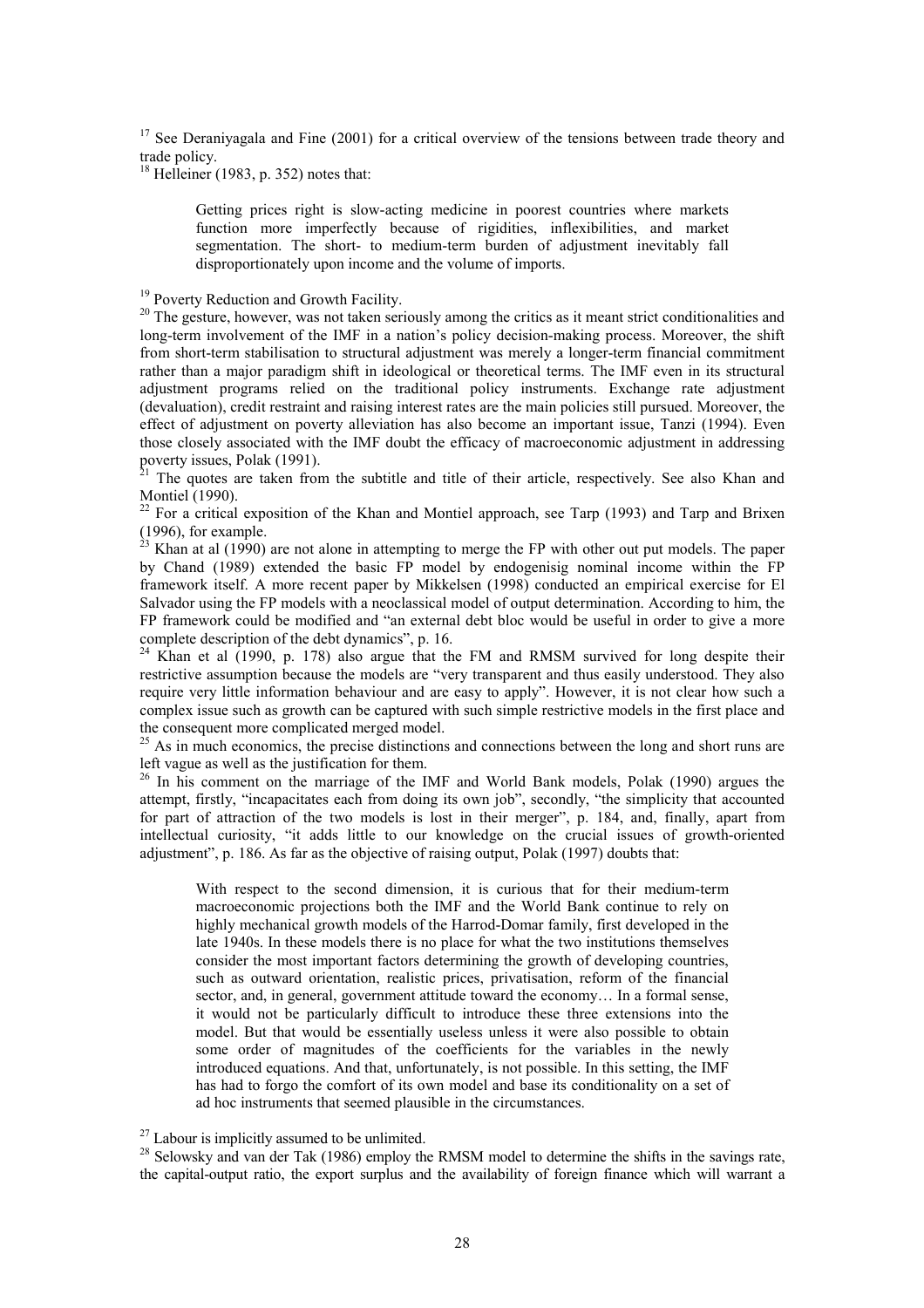particular pattern of growth whilst eliminating debt. Necessarily, this avoids the issues of price determination and of determining whether steady state is stable. But, at least exports are allowed to grow in principle. Nonetheless, not surprisingly, conclusions are both pessimistic and, essentially, tautologous, p.  $1115$ 

Regaining creditworthiness will be difficult to the extent that consumption growth cannot be restrained, the ICOR is high, exports cannot be rapidly expanded or imports compressed, and the average rate of interest on foreign debt is high.

In the context of Honduras, Caceras (1993) critically assesses this approach from the perspective of these variables not necessarily being under the control of domestic management.

This ends the discussion of fiscal balance as it is only referenced in order to illustrate growth pessimism.

<sup>30</sup> There is a presumption here that the saving rate remains the same despite a balance of trade deficit so that the latter does not fund consumption at all.

<sup>31</sup> Recall that any persistent and growing trade deficit has been netted out. Otherwise, it would be possible to set  $Z(1) > X(1)$ .

 $32$  See Appendix 1 for the model of financial programming in its pure form.

<sup>33</sup> Khan and Montiel take  $\theta$  to be constant, which presumes a constant proportion of imports to domestic output. But if exports, imports and domestic output vary in different directions, as is assumed, for example, for a change in relative prices, p/e, then θ should vary also. In other words, θ should reflect a weighted average of the nominal value of imports and domestic output, not of their prices. In what follows, this is set aside in conformity with Khan and Montiel.

 $^{34}_{34}$  A<sub>0</sub> is clearly given by D<sub>0</sub>+eF<sub>0</sub>-y<sub>0</sub>ev.<br><sup>35</sup> The final component in the money supply as a whole is reserves, R, and interest paid on them. Note that, if  $A_0$  is negative and i $\infty$ , M will eventually grow negatively large. This needs to be ruled out unless  $R_0$ >A<sub>0</sub>. Then, interest on reserves is coming in fast enough to counter falls in other sources of money.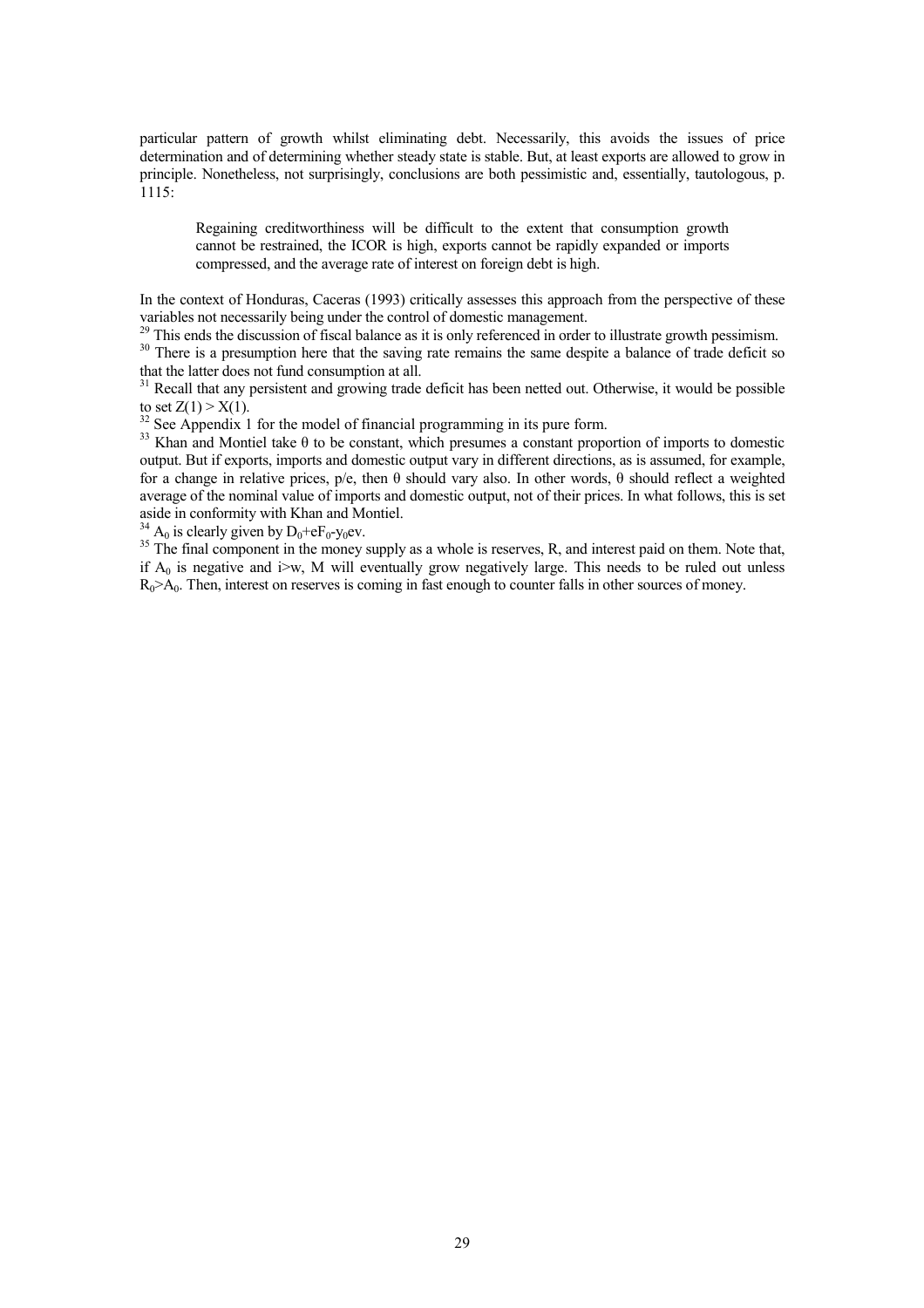#### <span id="page-29-0"></span>**References**

Agénor, P. and P. Montiel (1996) Development Macroeconomics, Princeton: Princeton University Press.

Ames, B., W. Brown, S. Devarajan and A. Izquierdo (2001) "Macroeconomic Policy and Poverty Reduction", Chapter 4 at http://www.worldbank.org/poverty/strategies/sourcetoc.htm

Ascher, W. (1996) "The Evolution of Postwar Doctrines in Development Economics", History of Political Economy, vol 28, Supplement, pp. 312-36.

Bhagwati, J. and T. Srinivassan (1980) "Revenue Seeking: A Generalisation of the Theory of Tariffs", Journal of Political Economy, vol 88, no 6, pp. 1069-1086.

Bird, G. (1995) The IMF and Developing Countries: Issues and Evidence, London: Routledge.

Bleger, M. and K. Chu (eds) (1989) Fiscal Policy, Stabilisation and Growth in Developing Countries, Washington: IMF.

Caceras, L. (1993) "The Determination of the External Debt of Honduras", in Pelupessy and Weeks (eds) (1993).

Chand, S. (1989) "Toward a Growth-Oriented Model of Financial Programming", World Development, vol 17, no 4, pp. 473-90.

Chang, H-J. (ed) (2001) Joseph Stiglitz and the World Bank: The Rebel Within, London: Anthem Press.

Cornia, G. and G. Helleiner (eds) (1994) From Adjustment to Development in Africa: Conflict, Controversy, Convergence, Consensus?, London: St. Martin's Press.

Cornia, G., R. Jolly and F. Stewart (1987) Adjustment with a Human Face: Protecting the Vulnerable and Promoting Growth, Volume 1, and Ten Country Cases, Volume 2, Oxford: Clarendon Press.

Cornia, G., R. van der Hoeven, R. and T. Mkandwire (eds) (1992) Africa's Recovery in the 1990's: From Stagnation and Adjustment to Human Development, London: St. Martin's Press.

Crockett, A. (1981) "Stabilisation Policies in Developing Countries: Some Policy Considerations", IMF Staff Papers, vol 28, no 1, pp. 54-79.

De Pinies, J. (1989) "Debt Sustainability and Over-Adjustment", World Development, vol 17, no 1, pp. 29-43.

Dell, S. (1982) "Stabilisation: The Political Economy of Overkill", World Development, vol 10, no 8, pp. 597- 612.

Demery, L. and T. Addison (1987) "Stabilisation Policy and Income Distribution in Developing Countries", World Development, vol 15, no 12, pp. 1483-98.

Deraniyagala, S. and B. Fine (2001) "New Trade Theory versus Old Trade Policy: A Continuing Enigma", Cambridge Journal of Economics, vol 25, no 6, pp. 809-25.

Devarajan, S., W. Easterly, H. Fofack, D. Go, A. Izquierdo, C. Petersen, L. Pizzati, C. Scott, and L. Serven (2000) "A Macroeconomic Framework for Poverty Reduction Strategy Papers", mimeo.

Dollar, D. and A. Kraay (2000) Growth is Good for the Poor, Development Research Group, Washington: World Bank.

Easterly, W. (2000) The Effect of World Bank Programs on Poverty, Growth Research Website, Washington: World Bank.

Elson, D. and N. Cagatay (2000) "The Social Content of Macroeconomic Policies", World Development, vol 28, no 7, pp. 1347-63.

Fine, B. (1994) "Interrogating the Long-Run: Or to What is the IMF/World Bank Adjusting?", mimeo. Fine, B. (1998) Labour Market Theory: A Constructive Reassessment, London: Routledge.

Fine, B. (2000) "Endogenous Growth Theory: A Critical Assessment", Cambridge Journal of Economics, vol 24, no 2, pp. 245-65, a shortened and amended version of identically titled, SOAS Working Paper, No 80, February 1998.

Fine, B. (2001) Social Capital versus Social Theory: Political Economy and Social Science at the Turn of the Millennium, London: Routledge.

Fine, B. and D. Hailu (2000) "Convergence and Consensus: The Political Economy of Stabilisation and Growth", CDPR Discussion Paper, no 1400, SOAS website.

Fine, B., C. Lapavitsas and J. Pincus (eds) (2001) Development Policy in the Twenty-First Century: Beyond the Post-Washington Consensus, London: Routledge.

Green, J. (1991) "Comment", in Husain and Underwood (eds) (1991).

Helleiner, G. (1983) "Lender of Early Resort: The IMF and the Poorest", American Economic Review, vol 73, no 2, pp. 349-53.

Hildyard, N. (1998) "The World Bank and the State: A Recipe for Change?", London: Bretton Woods Project.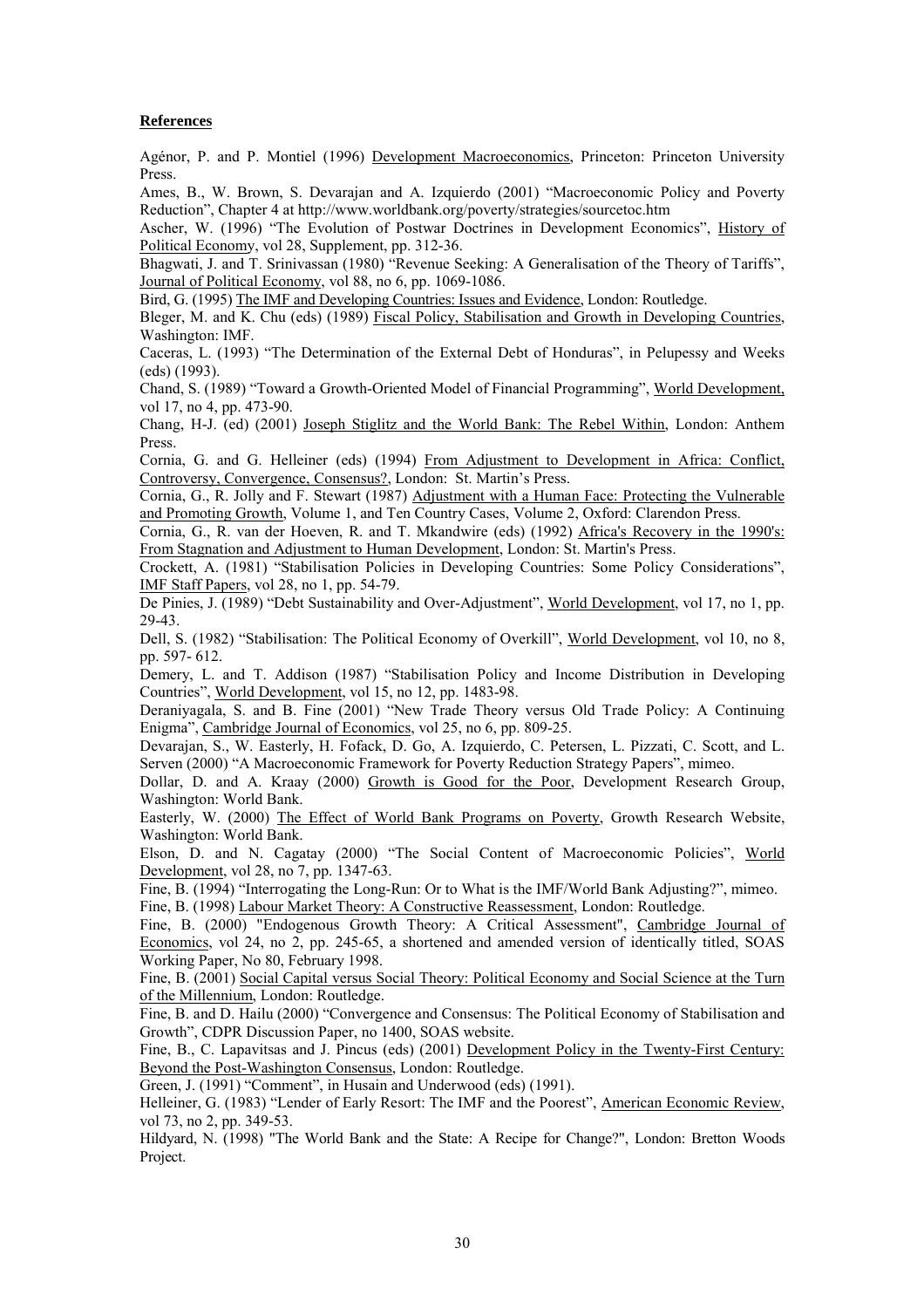Husain, I. and J. Underwood (eds) (1991) African External Finance in the 1990, Washington: World Bank.

IMF (1977) The Monetary Approach to the Balance of Payments, Washington: IMF.

IMF (1987) "Theoretical Aspects of the Design of Fund-Supported Adjustment Programs", IMF Occasional Paper, no. 55, Washington: IMF.

Kapur, D. (1998) "The IMF: A Cure or a Curse?", Foreign Policy, no. 111, pp. 114-29.

Katseli, L. (1983) "Devaluation: A Critical Appraisal of the IMF's Policy Prescriptions", American Economic Review, vol 73, no 2, pp. 359-63.

Kenny, C. and D. Williams (2001) "What Do We Know about Economic Growth? Or, Why Don't We Know Very Much?", World Development, vol 29, no 1, pp. 1-22.

Khan, M. and M. Knight (1981) "Stabilisation Programmes in Developing Countries: A Formal Framework", IMF Staff Papers, vol 28, no 1, pp. 1-53. Khan, M. and M. Knight (1982) "Unanticipated Monetary Growth and Inflationary Finance", Journal of Money, Credit and Banking, vol 14, no 3, pp. 347-64.

Khan, M. and M. Knight (1985) "Fund-Supported Adjustment Programs and Economic Growth", IMF Occasional Paper, no. 41, Washington.

Khan, M. and M. Knight (1987) "Macroeconomic Adjustment in Developing Countries: A Policy Perspective", World Bank Research Observer, vol 2, no.1, pp. 23-42.

Khan, M. and P. Montiel (1989) "Growth Oriented Adjustment Programs: A Conceptual Framework", IMF Staff Papers, vol 36, no 2, pp. 279-306.

Khan, M. and P. Montiel (1990) "A Marriage between Fund and Bank Models? Reply to Polak", *IMF* Staff Papers, vol 37, no 1, pp. 187-91.

Khan, M., P. Montiel and N. Haque (1990) "Adjustment with Growth: Relating the Analytical Approaches of the IMF and the World Bank", Journal of Development Economics, vol 32, no 1, pp. 155-79.

Khan, M., P. Montiel and N. Haque (1991) "Introduction", in Khan et al (eds) (1991).

Khan, M., P. Montiel and N. Haque (1991) Macroeconomic Models for Adjustment in Developing Countries, Washington: IMF.

Khan, M. and S. Sharma (2001) "IMF Conditionality and Country Ownership of Programs", IMF Working Paper, no WP/01/142, Washington.

Killick, T. (1995) IMF Programmes in Developing Countries: Design and Impact, London and New York: Routledge and ODI.

Krueger A. (1974) "The Political Economy of the Rent-Seeking Society", American Economic Review, vol 64, no 3, pp. 291-303.

Krueger A. (2000) "IMF Stabilisation Programs", paper presented at the NBER Woodstock Conference, National Bureau of Economic Research, Cambridge, Mass.

Krugman, P. and L. Taylor (1978) "Contractionary Effects of Devaluation", Journal of International Economics, vol 8, no 3, pp. 445-56.

Loxley, J. (1990) "The IMF's Structural Adjustment Programmes in Zambia and Ghana: Some Issues of Theory and Policy", Working Paper, no 12, Southern African Studies, University of Leeds.

McKinnon, R. (1973) Money and Capital in Economic Development, Brookings: Washington.

Mikkelsen, J. (1998) "A Model For Financial Programming", IMF Working Paper, no WP/98/80, Washington.

Mosely, P., T. Subasat and J. Weeks (1995) "Assessing 'Adjustment in Africa'", World Development, vol 23, no 10, pp. 1583-1606.

Mukhopadhyay, H. (1999) "Trade Liberalization in Sub-Saharan Africa: Stagnation Or Growth?", Journal of International Development, vol 11, no 6, pp. 825-35.

Mussa, M. and M. Savastano (1999) "The IMF Approach to Economic Stabilisation", IMF Working Paper, no WP/99/104, Washington.

Nobel (2001) "Markets with Asymmetric Information", Advanced Information, [www.nobel.se/economics/laureates/2001/public.html](http://www.nobel.se/economics/laureates/2001/public.html)

Pelupessy, W. and J. Weeks (eds) (1993) Economic Maladjustment in Central America, London: St. Martin's Press.

Polak, J. (1957) "Monetary Analysis of Income Formation and Payments Problems", IMF Staff Papers, vol 6, no 1, pp. 1-50.

Polak, J. (1990) "A Marriage between Fund and Bank Models?: Comment on Khan and Montiel", IMF Staff Papers, vol 37, no 1, pp. 183-86.

Polak, J. (1991) The Changing Nature of IMF Conditionality, International Finance Section, Dept. of Economics, Princeton University.